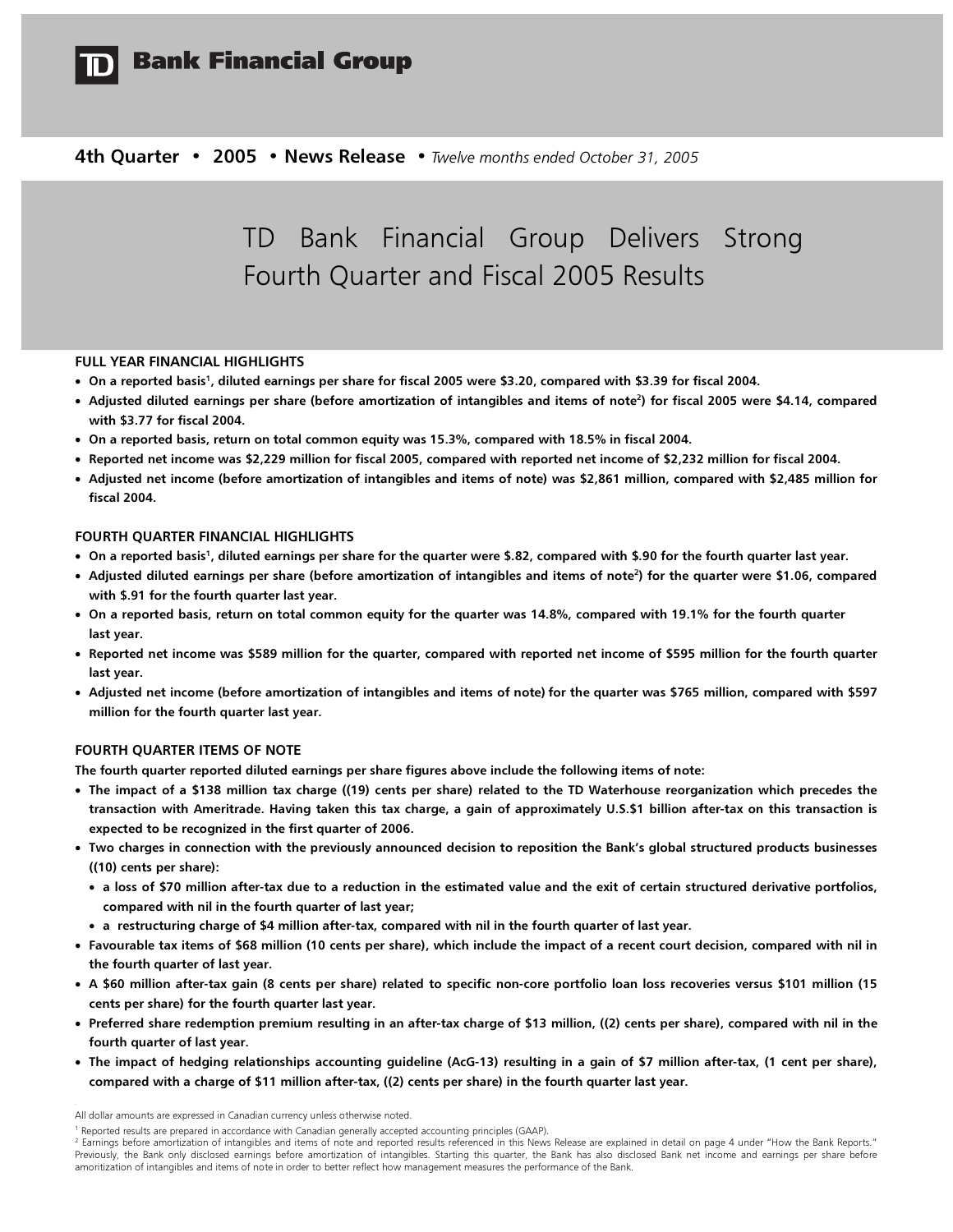TORONTO, November 23, 2005 – TD Bank Financial Group (TDBFG) today announced its financial results for the fourth quarter and fiscal year ended October 31, 2005. The quarter was marked by particularly strong results in Canadian Personal and Commercial Banking and Wealth Management.

 "With TD Canada Trust and TD Waterhouse leading the way, we executed well in the fourth quarter and that translated into solid earnings performance," said W. Edmund Clark, TD Bank Financial Group President and Chief Executive Officer. "This year clearly demonstrated our ability to deliver on our strategy while generating strong and consistent earnings growth. I am pleased to report an adjusted earnings per share growth of 10% for the year and a total return to shareholders this year of 17%."

#### FOURTH QUARTER BUSINESS SEGMENT PERFORMANCE

#### Canadian Personal and Commercial Banking

TD Canada Trust posted strong results again this quarter. Earnings before amortization of intangibles were up 16% compared with the fourth quarter last year. Strong volume and customer growth in small business banking and improved revenue from insurance contributed to earnings strength this quarter. Strong volume growth in real estate secured lending continued this quarter and new account growth improved considerably in core chequing and credit cards.

"Canadian Personal and Commercial Banking maintained its impressive earnings momentum in the fourth quarter," said Clark. "We saw broadbased earnings growth across the segment, with an attractive spread between revenue and expense growth."

 TD Canada Trust's success in 2005 was achieved while increasing sales capacity and efficiency through investing in infrastructure, process improvements and the opening of 21 new branches this year. These efforts have translated into improved customer growth across the personal, commercial and small business segments.

 "Three years ago we set out to deliver 10% earnings growth in Canadian Personal and Commercial Banking. We exceeded this growth rate for the third consecutive year in 2005, with another year of 15% plus growth before amortization of intangibles. We believe TD Canada Trust's focus on expanding capacity in the retail sales channel, coupled with the potential from under-represented businesses such as insurance and business banking, will position the Canadian Personal and Commercial Banking segment for double-digit earnings growth once again in 2006," said Clark.

#### U.S. Personal and Commercial Banking

TD Banknorth's contribution to TDBFG's fourth quarter earnings were consistent with the third quarter. Solid results this quarter were attributable to strong consumer loan growth, improved deposit growth and excellent expense control.

 "We're pleased with TD Banknorth's performance this quarter and this year. The management team at TD Banknorth has done a great job in the challenging U.S. interest rate environment and is fully engaged on the pending acquisition of Hudson United Bancorp. Hudson is the right transaction to advance our U.S. strategy and exactly the type of build-on transaction we had in mind when we announced the TD Banknorth deal in August 2004," said Clark.

#### Wholesale Banking

Earnings within Wholesale Banking this quarter were impacted by weak capital markets, especially in October, and a loss of \$70 million after-tax due to a reduction in the estimated value and the exit of certain structured derivative portfolios.

For the full year, Wholesale Banking posted solid underlying results. Investment banking and institutional equities had a particularly strong year and the fixed income business experienced good underwriting in the tighter trading market this year.

 "This was a transitional year for TD Securities as we reposition our global structured products businesses and focus more on our domestic franchise and complementary niche global products and services. We're pleased with the performance of our domestic businesses this year and believe TD Securities is well positioned to deliver sustained and consistent earnings going forward," said Clark.

#### Wealth Management

The Wealth Management segment generated very strong results in the fourth quarter with an increase in earnings of 116% before amortization of intangibles compared with the fourth quarter last year, driven by a solid increase in trades per day and strong growth in both the advice-based and asset management businesses. Significant revenue growth in the advice-based businesses, record net sales results in TD Mutual Funds and improved profitability in discount brokerage also contributed to earnings this quarter.

 "Wealth Management delivered excellent earnings growth this quarter through a continued focus on building an integrated wealth management offering," said Clark.

 Assets under administration grew by \$35 billion in 2005 to \$314 billion at the end of the fourth quarter. The growth is largely attributable to the addition of new assets in the advice-based businesses, asset management and discount brokerage.

 "Our domestic wealth management operations showed continued momentum this year, exceeding their asset growth targets and adding more than 125 net new client facing advisors this year. The referral partnership with TD Canada Trust continues to deepen and infrastructure rollout is going well. Combined with the potential scale of uniting TD Waterhouse U.S.A. with Ameritrade, we believe Wealth Management is very well positioned for growth in the future."

#### **Corporate**

The Bank had a tax charge of \$138 million related to the TD Waterhouse reorganization which precedes the transaction with Ameritrade. The gain on this transaction, which is subject to the value of Ameritrade's share price at closing, is expected to be recognized in the first quarter of 2006. The Bank also realized a gain of \$60 million after-tax related to specific non-core portfolio loan loss recoveries from prior year sectoral provisions; a gain of \$7 million after-tax this quarter as a result of the impact of hedging relationships accounting guideline (AcG-13), which requires management to mark-tomarket the value of credit protection on the corporate lending portfolio amongst other things and favourable tax items of \$68 million which include the impact of a recent court decision. A preferred share redemption premium resulted in an after-tax charge of \$13 million.

## **CONCLUSION**

"I am proud of the hard work and dedication of TDBFG's outstanding employees and the value they delivered to shareholders in 2005," said Clark. "Looking ahead, we remain focused on delivering on our growth strategies. And with the TD Ameritrade and Hudson United transactions expected to close early in the new year, we are enthusiastic about our prospects for 2006 and beyond."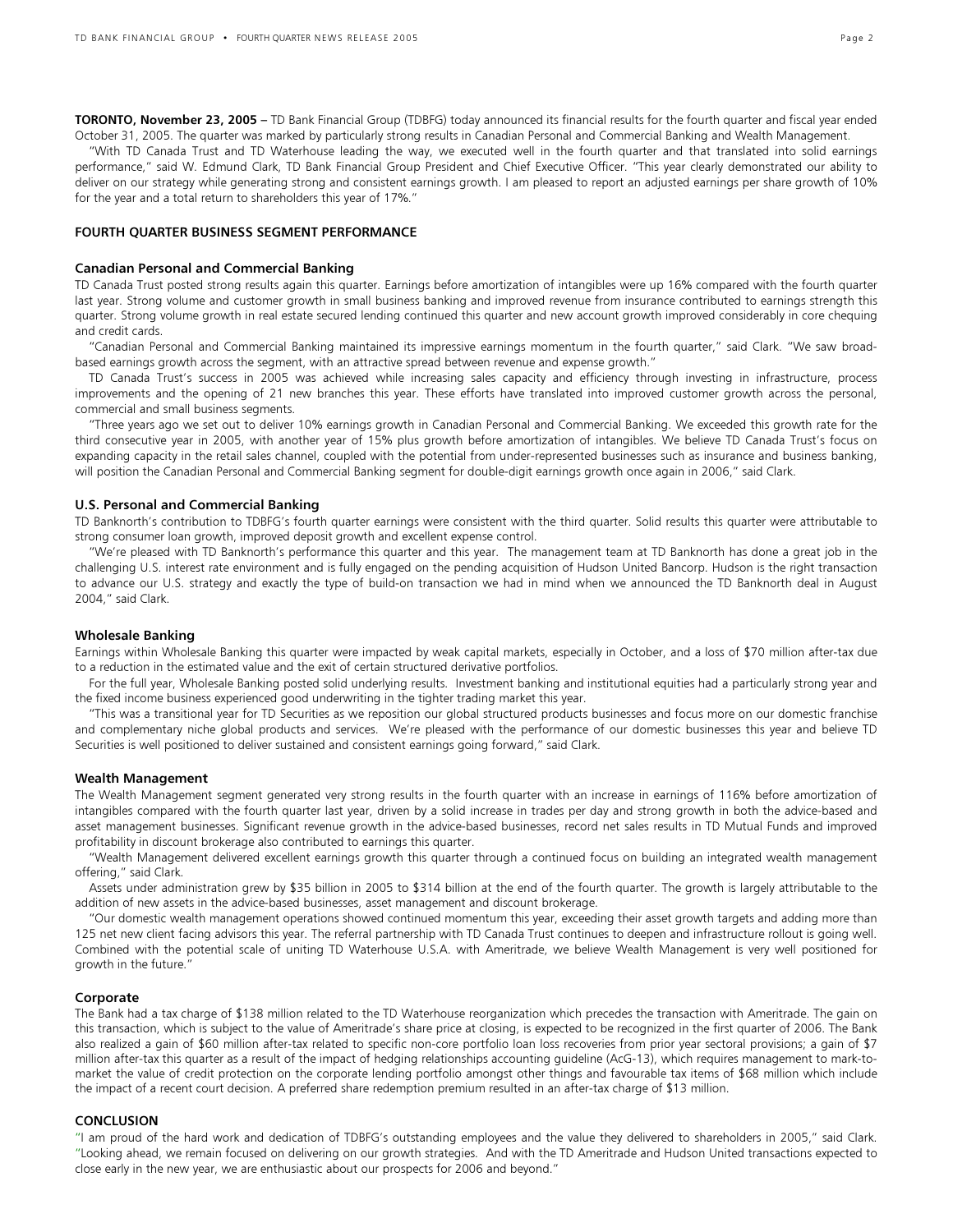#### Caution regarding forward-looking statements

From time to time, the Bank makes written and oral forward-looking statements, including in this report, in other filings with Canadian regulators or the U.S. Securities and Exchange Commission (SEC), and in other communications. All such statements are made pursuant to the "safe harbour" provisions of the United States Private Securities Litigation Reform Act of 1995. Forward-looking statements include, among others, statements regarding the Bank's objectives and targets and strategies to achieve them, the outlook for the Bank's business lines, and the Bank's anticipated financial performance. Forward-looking statements are typically identified by words such as "believe", "expect", "anticipate", "intend", "estimate", "plan", "may" and "could". By their very nature, these statements require us to make assumptions and are subject to inherent risks and uncertainties, general and specific, which may cause actual results to differ materially from the expectations expressed in the forward-looking statements. Some of the factors that could cause such differences include: the credit, market, liquidity, interest rate, operational, reputational and other risks discussed in the management discussion and analysis section in other regulatory filings made in Canada and with the SEC, including the Bank's 2004 Annual Report; general business and economic conditions in Canada, the United States and other countries in which the Bank conducts business, as well as the effect of changes in monetary policy in those jurisdictions and changes in the foreign exchange rates for the currencies of those jurisdictions; the degree of competition in the markets in which the Bank operates, both from established competitors and new entrants; legislative and regulatory developments; the accuracy and completeness of information the Bank receives on customers and counterparties; the timely development and introduction of new products and services in receptive markets; expanding existing distribution channels; developing new distribution channels and realizing increased revenue from these channels, including electronic commerce-based efforts; the Bank's ability to execute its growth and acquisition strategies including those of its subsidiaries; changes in accounting policies and methods the Bank uses to report its financial condition, including uncertainties associated with critical accounting assumptions and estimates; the effect of applying future accounting changes; global capital market activity; consolidation in the Canadian financial services sector; the Bank's ability to attract and retain key executives; reliance on third parties to provide components of the Bank's business infrastructure; technological changes; change in tax laws; unexpected judicial or regulatory proceedings; continued negative impact of the United States litigation environment; unexpected changes in consumer spending and saving habits; the possible impact on the Bank's businesses of international conflicts and terrorism; acts of God, such as earthquakes; the effects of disease or illness on local, national or international economies; the effects of disruptions to public infrastructure, such as transportation, communications, power or water supply; and management's ability to anticipate and manage the risks associated with these factors and execute the Bank's strategies. A substantial amount of the Bank's business involves making loans or otherwise committing resources to specific companies, industries or countries. Unforeseen events affecting such borrowers, industries or countries could have a material adverse effect on the Bank's financial results, businesses, financial condition or liquidity. The preceding list is not exhaustive of all possible factors. Other factors could also adversely affect the Bank's results. For more information see the discussion starting on page 37 of the 2004 Annual Report. All such factors should be considered carefully when making decisions with respect to the Bank, and undue reliance should not be placed on the Bank's forward-looking statements. The Bank does not undertake to update any forwardlooking statements, whether written or oral, that may be made from time to time by or on its behalf.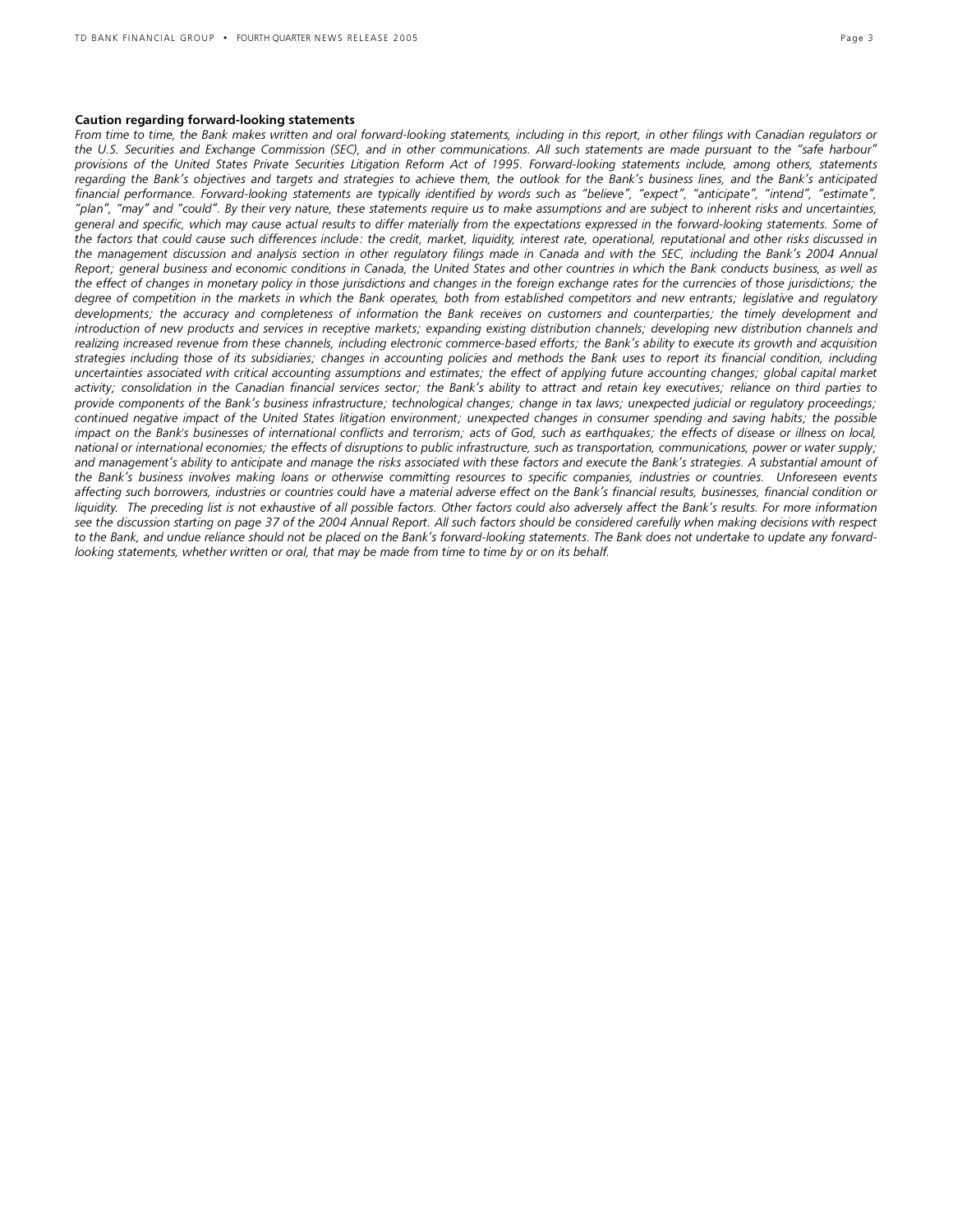## ANALYSIS OF OPERATING PERFORMANCE

Additional information relating to the Bank is on the Bank's website www.td.com, as well as on SEDAR at www.sedar.com. As in prior quarters, this document was reviewed by the Bank's Audit Committee and, prior to its release, was approved by the Bank's Board of Directors, on the Audit Committee's recommendation.

## HOW WE PERFORMED

#### How the Bank Reports

The Bank's financial results, as presented on pages 13 to 17 of this News Release, are prepared in accordance with Canadian generally accepted accounting principles (GAAP). The Bank refers to results prepared in accordance with GAAP as the "reported basis" or "reported".

 The Bank also utilizes earnings before amortization of intangibles to assess each of its businesses and to measure overall Bank performance. In addition, this quarter the Bank has disclosed the Bank's net income and earnings per share before amortization of intangibles and items of note in order to better reflect how management measures the performance of the Bank. The items of note are listed in the tables below. To arrive at earnings before amortization of intangibles, the Bank removes amortization of intangibles from reported basis earnings. To arrive at earnings before amortization of intangibles and items of note, the Bank removes items of note from earnings before amortization of intangibles. The Bank's intangible amortization of assets relates to the TD Banknorth acquisition in March 2005 and the Canada Trust acquisition in fiscal 2000. The items of note relate to items which management does not believe are indicative of underlying business performance. Consequently, the Bank believes that earnings before amortization of intangibles and as applicable, items of note provides the reader with an understanding of how management views the Bank's performance. As explained, earnings before amortization of intangibles and applicable, items of note are different from reported results determined in accordance with GAAP. Earnings before amortization of intangibles and items of note and related terms used in this report are not defined terms under GAAP, and therefore may not be comparable to similar terms used by other issuers. The tables below provides a reconciliation between the Bank's earnings before amortization of intangibles and items of note and its reported results.

#### Reconciliation of Net Income before Amortization of Intangibles and Items of Note to Reported Results<sup>1</sup> (unaudited)

|                                                                       | For the three months ended |         | For the twelve months ended 4 |         |
|-----------------------------------------------------------------------|----------------------------|---------|-------------------------------|---------|
|                                                                       | Oct. 31                    | Oct. 31 | Oct. 31                       | Oct. 31 |
| (millions of Canadian dollars)                                        | 2005                       | 2004    | 2005                          | 2004    |
| Net interest income                                                   | \$1,654                    | \$1,435 | \$6,021                       | \$5,773 |
| Provision for (reversal of) credit losses                             | 94                         | 82      | 319                           | 336     |
| Other income                                                          | 1,539                      | 1,135   | 6,015                         | 4,961   |
| Non-interest expenses                                                 | 2,062                      | 1,762   | 7,825                         | 7,081   |
| Income before provision for income taxes and non-controlling interest | 1,037                      | 726     | 3,892                         | 3,317   |
| Provision for income taxes                                            | 219                        | 129     | 899                           | 832     |
| Non-controlling interest                                              | 53                         |         | 132                           |         |
| Income before amortization of intangibles and items of note           | 765                        | 597     | 2,861                         | 2,485   |
| Items of note impacting income, net of income taxes                   |                            |         |                               |         |
| Tax charge related to reorganizations                                 | (138)                      |         | (163)                         |         |
| Other tax items                                                       | 68                         |         | 98                            |         |
| Loss on structured derivative portfolios                              | (70)                       |         | (100)                         |         |
| Restructuring charge                                                  | (4)                        |         | (29)                          |         |
| Non-core portfolio loan loss recoveries (sectoral related)            | 60                         | 101     | 127                           | 426     |
| General allowance release                                             |                            |         | 23                            | 43      |
| Litigation charge                                                     |                            |         | (238)                         | (195)   |
| Preferred share redemption                                            | (13)                       |         | (13)                          |         |
| Hedging impact due to AcG-13                                          |                            | (11)    | 17                            | (50)    |
| Net income before amortization of intangibles                         | 675                        | 687     | 2,583                         | 2,709   |
| Amortization of intangibles, net of income taxes                      | (86)                       | (92)    | (354)                         | (477)   |
| Net income available to common shareholders - reported basis          | \$589                      | \$595   | \$2,229                       | \$2,232 |

#### Reconciliation of Earnings Per Share (EPS) before Amortization of Intangibles and Items of Note to Reported Results <sup>2</sup> (unaudited)

| (Canadian dollars)                                             |        |       |                  |        |
|----------------------------------------------------------------|--------|-------|------------------|--------|
| Basic – reported basis                                         | \$.83  | \$.91 | \$3.22           | \$3.41 |
| Diluted – reported basis                                       | .82    | .90   | 3.20             | 3.39   |
| Items of note impacting income (as above)                      | .12    | (13)  | .40              | .34)   |
| Amortization of intangibles                                    | .12    | .14   | .51              | .72    |
| Item of note impacting EPS                                     | $\sim$ |       | .03 <sup>3</sup> |        |
| Diluted – before amortization of intangibles and items of note | \$1.06 | \$.91 | \$4.14           | \$3.77 |

1. Certain comparative amounts have been restated.

2. Earnings per share (EPS) is computed by dividing income by the weighted average number of shares outstanding during the period. As a result, the sum of the quarterly EPS figures may not equal year to date EPS.

3. Adjusting for the impact of TD Banknorth earnings in the second quarter 2005, due to the one month lag between fiscal quarter ends. Only one month of TD Banknorth earnings were included in the second quarter while two months of funding costs and share issuance impacted the quarter.

4. Items of note in addition to those included in the fourth quarter of 2005 and 2004 are as follows: second quarter 2005-\$25 million related to an internal tax reorganization; third quarter 2005-\$30 million tax benefit resulting from a higher tax rate being applied to the future tax asset related to specific provisions; third quarter 2005-\$30 million loss related to the exit of a certain structured derivative portfolio; second quarter 2005-\$15 million and third quarter 2005-\$10 million related to restructuring charges of the global structured products businesses; non-core portfolio loan loss recoveries (sectoral related), first quarter 2005 and 2004-\$20 million and \$130 million, second quarter 2005 and 2004-\$24 million and \$130 million, third quarter 2005 and 2004-\$23 million and \$65 million; first quarter 2005-\$23 million relating to general allowance release; third quarter 2005-\$238 million and second quarter 2004-\$195 million contingent litigation reserve relating to Enron; hedging impact due to AcG-13, first quarter 2005 and 2004-\$11 million and \$21 million, second quarter 2005 and 2004-(\$33) million and \$16 million, third quarter 2005 and 2004-\$12 million and \$2 million.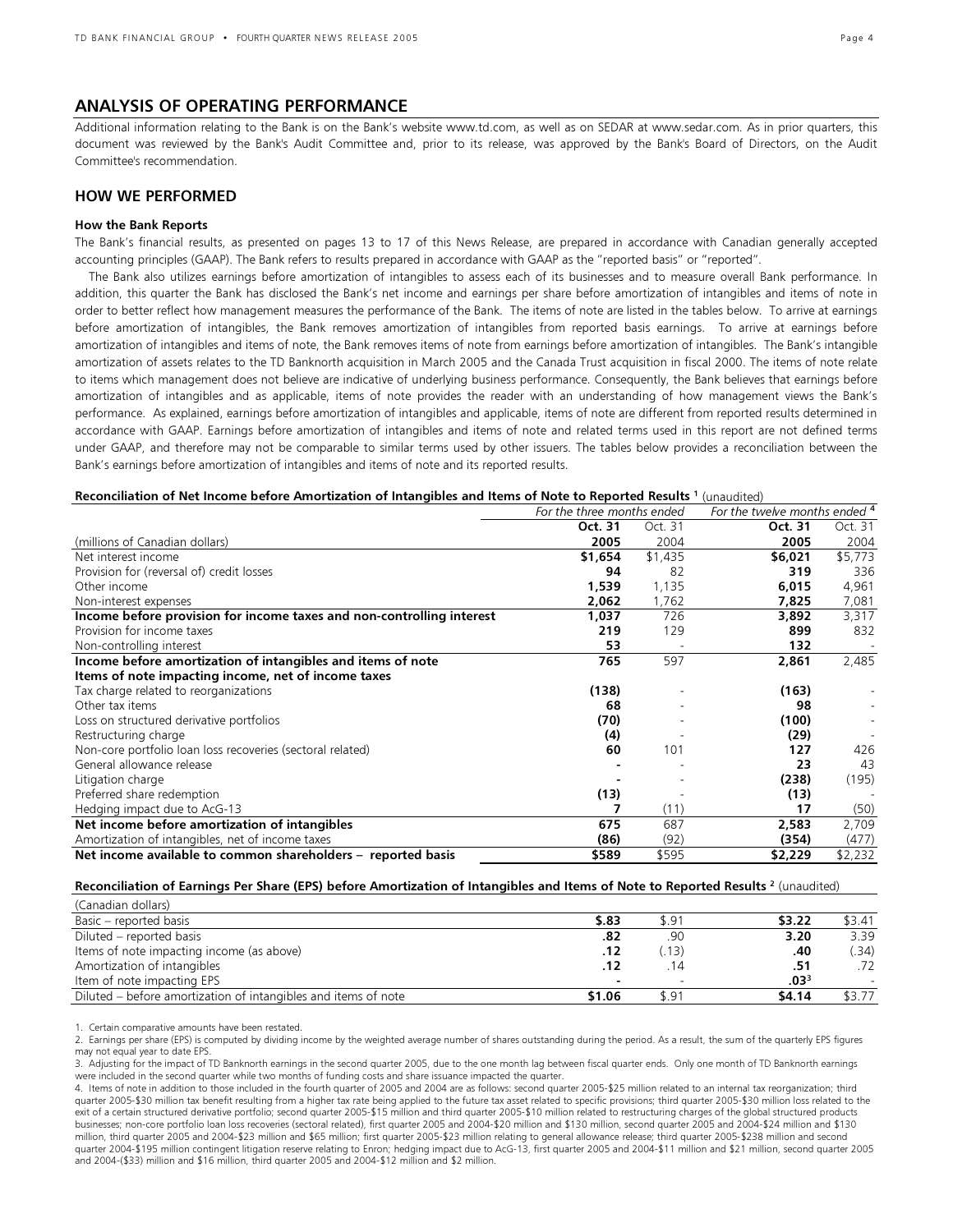#### Performance Summary

Net income, on a reported basis, was \$589 million for the fourth quarter, compared with \$595 million in the same quarter last year. Reported basic earnings per share were \$.83, compared with \$.91 in the same quarter last year. Reported diluted earnings per share were \$.82 for the fourth quarter, compared with \$.90 in the same quarter last year. Reported return on total common equity, on an annualized basis was 14.8%, compared with 19.1% in the same quarter last year.

 Net income before amortization of intangibles and items of note (see page 4) for the fourth quarter was \$765 million, compared with \$597 million in the same quarter last year. Diluted earnings per share before amortization of intangibles and items of note were \$1.06 for the quarter, compared with \$.91 in the same quarter last year. Return on total common equity before amortization of intangibles and items of note, on an annualized basis was 19.3% for the quarter as compared with 19.2% in the same quarter last year .

#### Economic Profit and Return on Invested Capital

The Bank utilizes economic profit as a tool to measure shareholder value creation. Economic profit is net income before amortization of intangibles less a charge for average invested capital. Average invested capital is equal to average common equity for the period plus the average cumulative after-tax goodwill and intangible assets amortized as of the reporting date. The rate used in the charge for capital is the equity cost of capital calculated using the capital asset pricing model. The charge represents an assumed minimum return required by common shareholders on the Bank's invested capital. The Bank's goal is to achieve positive and growing economic profit.

 Return on invested capital (ROIC) is net income before amortization of intangibles divided by average invested capital. ROIC is a variation on the economic profit measure that is useful in comparison to the equity cost of capital. Both ROIC and the cost of capital are percentage rates, while economic profit is a dollar measure. When ROIC exceeds the equity cost of capital, economic profit is positive. The Bank's goal is to maximize economic profit by achieving ROIC that exceeds the equity cost of capital.

 Economic profit and ROIC are not defined terms under GAAP, and therefore may not be comparable to similar terms used by other issuers. The following table reconciles between the Bank's economic profit, return on invested capital and net income before amortization of intangibles. Earnings before amortization of intangibles and related terms are discussed in the "How the Bank Reports" section.

#### Reconciliation of Economic Profit, Return on Invested Capital and Net Income before Amortization of Intangibles

|                                                         | For the three months ended |          | For the twelve months ended |          |
|---------------------------------------------------------|----------------------------|----------|-----------------------------|----------|
|                                                         | Oct. 31                    | Oct. 31  | Oct. 31                     | Oct. 31  |
| (millions of Canadian dollars)                          | 2005                       | 2004     | 2005                        | 2004     |
| Average common equity                                   | \$15,755                   | \$12,392 | \$14,600                    | \$12,050 |
| Average cumulative goodwill/intangible assets amortized | 3,348                      | 2.991    | 3,213                       | 2,834    |
| Average invested capital                                | \$19,103                   | \$15,383 | \$17,813                    | \$14,884 |
| Rate charged for invested capital                       | 10.1%                      | 10.7%    | 10.1%                       | 10.7%    |
| Charge for invested capital                             | (486)                      | (413)    | (1,799)                     | (1,593)  |
| Net income before amortization of intangibles           | 675                        | 687      | 2,583                       | 2,709    |
| Economic profit                                         | \$189                      | \$274    | \$784                       | \$1,116  |
| Return on invested capital                              | 14.0%                      | 17.8%    | 14.5%                       | 18.2%    |
| Return on total common equity – reported basis          | 14.8%                      | 19.1%    | 15.3%                       | 18.5%    |

#### Net Interest Income

Net interest income on a reported basis was \$1,641 million for the fourth quarter, an increase of \$206 million compared with the same quarter last year. The increase was a result of the inclusion of TD Banknorth results, which reported net interest income of \$298 million. Net interest income in Wealth Management's Discount Brokerage operations also increased due to growth in deposit spreads and margin balances. There was also increased net interest income in Canadian Personal and Commercial Banking due to volume growth across most banking products, particularly in business deposits, real estate secured lending, and credit cards. Wholesale Banking experienced reduced trading-related net interest income within the U.S. dollar equity businesses largely due to increases in U.S. short term interest rates. Net interest income also decreased in the Corporate Segment due to interest earned on income tax refunds in the prior year.

#### Other Income

Other income, on a reported basis was \$1,442 million for the fourth quarter, an increase of \$324 million compared with the same quarter last year. \$119 million of this increase was attributable to TD Banknorth.

 Investment and securities services revenues increased by \$123 million compared with the same quarter last year. Self-directed brokerage fees increased by \$19 million compared with the same quarter last year due to an increase in trading volumes. Average trades per day increased by 28% to 106,000 compared with 83,000 in the same quarter last year. This was partially offset by a decline in commissions per trade and the impact of foreign exchange in TD Waterhouse U.S.A.. Mutual fund management fees and investment management fees also increased by \$13 million and \$20 million respectively, in the same quarter last year due to an increase in assets under management. Capital market fee revenue (which includes revenues from mergers and acquisitions, underwriting and equity sales and trading) increased by \$46 million mainly due to an increase in the equity underwriting business and increased equity trading commissions.

 The Bank reported a trading loss of \$88 million compared with a loss of \$75 million in the same quarter last year. Trading-related income (which is the total of trading income reported in other income and net interest income on trading positions reported in net interest income) decreased by \$114 million compared with the same quarter last year primarily due to a \$107 million loss recorded in the fourth quarter due to a reduction in the estimated value and the exit of certain structured derivatives portfolios in connection with the repositioning of the global structured products businesses. Net investment securities gains (losses) increased by \$32 million compared with the same quarter last year. The Bank also recognized income of \$10 million in the current quarter, related to derivatives not afforded hedge accounting as a result of the adoption of the hedging relationships accounting guideline (AcG-13).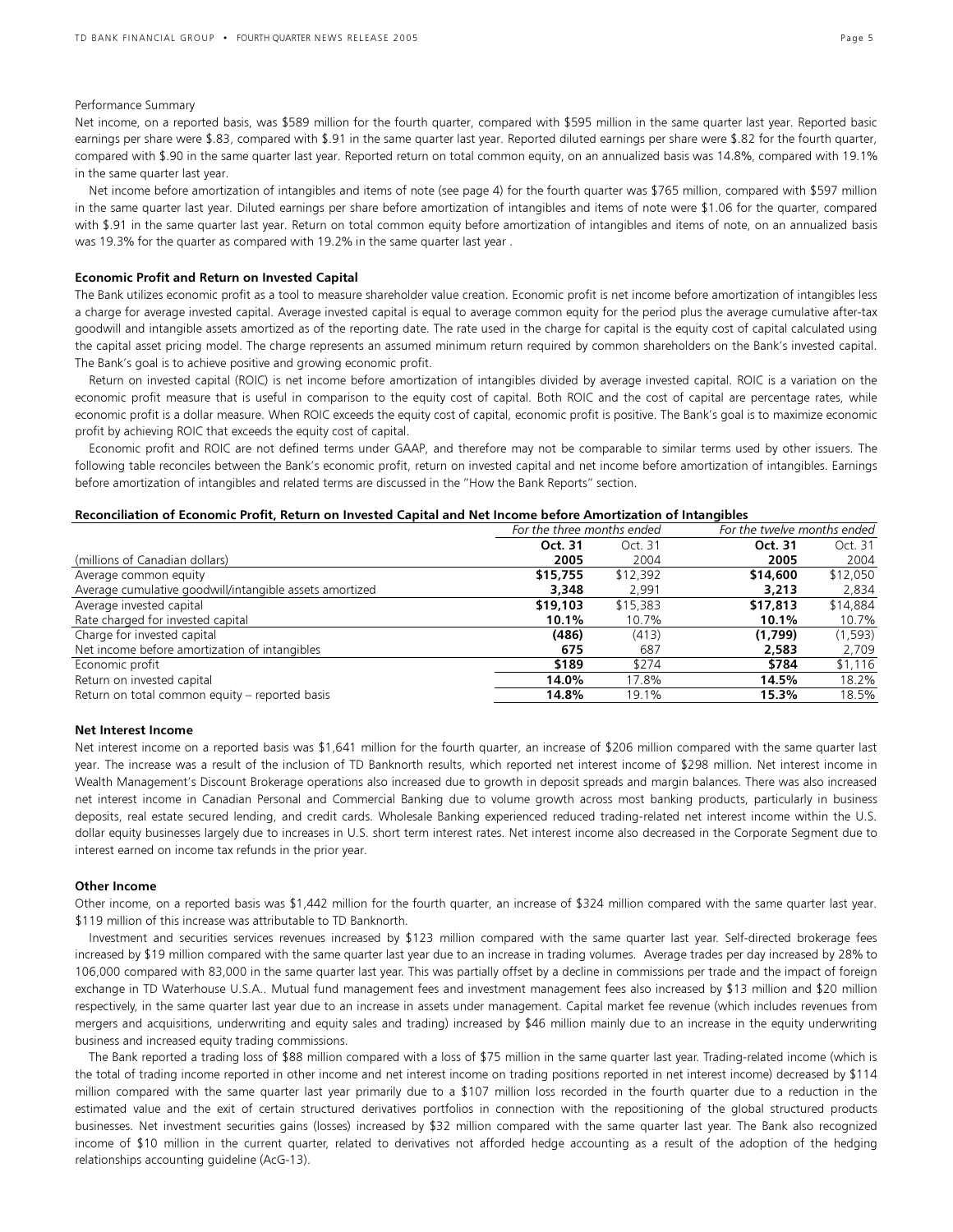Securitization income increased by \$38 million due to higher average levels of securitized assets.

 Insurance revenues, net of claims, increased by \$35 million compared with the same quarter last year due to the inclusion of results from the TD Banknorth acquisition, organic volume growth and a slightly lower claims ratio. Card services increased by \$65 million compared to the same quarter last year due to the inclusion of results from TD Banknorth, increased volume and adjustments for reward programs included in prior year results. Service charges also increased by \$49 million compared with the same quarter last year mainly due to the inclusion of results from TD Banknorth.

#### Provision for (Reversal of) Credit Losses

In the fourth quarter, the Bank recorded a reversal of credit losses of \$15 million, compared with a reversal of \$73 million in the same quarter last year. The reversal was a result of a \$109 million recovery in the non-core lending portfolio for amounts previously provided for under sectoral provisions. This recovery was largely offset by provisions for credit losses in the normal course of business, mainly attributable to Canadian Personal and Commercial Banking which reported a \$97 million provision (before the effect of securitizations). U.S. Personal and Commercial Banking reported a provision of \$7 million during the quarter. No credit losses were experienced in the Wholesale Banking credit portfolio during the quarter.

#### Non-Interest Expenses

On a reported basis, expenses for the fourth quarter were \$2,203 million, an increase of \$299 million from \$1,904 million in the same quarter last year.

 The increase in expenses was largely due to the inclusion of results from the TD Banknorth acquisition, which contributed \$216 million. Expenses also increased in Wholesale Banking, partially as a result of higher variable compensation costs and higher payroll taxes. Canadian Personal and Commercial Banking also contributed to the expense increase, mainly due to increased employee compensation, marketing, and investments in systems development and infrastructure. Expenses increased in Wealth Management due to an increase in compensation costs in the advisory businesses, higher mutual fund sales commissions, driven by higher assets under management and higher mutual funds marketing costs, partially offset by the impact of foreign exchange in TD Waterhouse U.S.A.. These increases were partially offset by a \$54 million litigation accrual last year that did not recur this quarter in Corporate. The impact of amortization of other intangibles on the Bank's reported total expenses before amortization of intangibles was \$135 million for the fourth quarter, compared with \$142 million in the same quarter last year. Total expenses before the amortization of intangibles in the fourth quarter were \$2,068 million compared to \$1,762 million in the same quarter last year.

#### Taxes

The Bank's effective tax rate, on a reported basis, was 28.3% for the fourth quarter, compared with 17.6% in the same quarter last year. The change in the effective tax rates is primarily related to the following items:

|                                                                                                                 |       |         | For the three months ended |         |         |         | For the twelve months ended |            |
|-----------------------------------------------------------------------------------------------------------------|-------|---------|----------------------------|---------|---------|---------|-----------------------------|------------|
|                                                                                                                 |       | Oct. 31 |                            | Oct. 31 |         | Oct. 31 |                             | Oct. 31    |
| (millions of Canadian dollars)                                                                                  |       | 2005    |                            | 2004    |         | 2005    |                             | 2004       |
| Income taxes at Canadian statutory income tax rate                                                              |       |         |                            |         |         |         |                             |            |
| - before amortization of intangibles                                                                            | \$361 | 35.0%   | \$303                      | 35.1%   | \$1,264 | 35.0%   | \$1,285                     | 35.1%      |
| Increase (decrease) resulting from:                                                                             |       |         |                            |         |         |         |                             |            |
| Dividends received                                                                                              | (61)  | (6.0)   | (71)                       | (8.2)   | (232)   | (6.5)   | (205)                       | (5.6)      |
| Rate differentials on international operations                                                                  | (53)  | (5.1)   | (78)                       | (9.0)   | (215)   | (6.0)   | (215)                       | (5.8)      |
| Internal tax reorganizations                                                                                    | 138   | 13.4    | 8                          | .9      | 163     | 4.5     | 8                           | $\cdot$ .2 |
| Future federal and provincial tax rate increases                                                                |       |         |                            |         |         |         | (18)                        | (.5)       |
| Federal large corporations tax                                                                                  |       |         |                            | .3      | 9       | .3      | 12                          | .3         |
| Other $-$ net                                                                                                   | (83)  | (8.0)   | $12 \overline{ }$          | 1.4     | (98)    | (2.6)   | 85                          | 2.3        |
| Provision for income taxes and effective income tax rate – before                                               |       |         |                            |         |         |         |                             |            |
| amortization of intangibles                                                                                     | \$302 | 29.3%   | \$177                      | 20.5%   | \$891   | 24.7%   | \$952                       | 26.0%      |
| Tax effect – amortization of intangibles                                                                        | (49)  | (1.0)   | (50)                       | (2.9)   | (192)   | (1.9)   | (149)                       | .5         |
| Provision for income taxes and effective income tax rate -                                                      |       |         |                            |         |         |         |                             |            |
| reported basis                                                                                                  | \$253 | 28.3%   | \$127                      | 17.6%   | \$699   | 22.8%   | \$803                       | 26.5%      |
| the contract of the contract of the contract of the contract of the contract of the contract of the contract of |       |         |                            |         |         |         |                             |            |

Certain comparative amounts have been restated.

The provision for income taxes for the fourth quarter includes a \$138 million tax expense relating to TD Waterhouse. Certain steps have been taken to reorganize the TD Waterhouse group of companies which precedes the transaction with Ameritrade. These steps have been essentially completed in fiscal 2005. The provision for income taxes also includes favourable tax items of \$68 million, which include the impact of a recent court decision.

## BALANCE SHEET

Total assets were \$365 billion at the end of the fourth quarter, \$54 billion higher than October 31, 2004. The increase in assets was primarily driven by the acquisition of TD Banknorth which contributed \$33 billion of assets. Personal loans, including securitizations, increased by \$15 billion of which \$7 billion was a result of TD Banknorth. Growth in personal loans was also a result of strong growth in real estate secured lending volumes within Canadian Personal and Commercial Banking. At the end of the quarter, residential mortgages, including securitizations, increased by \$4 billion and business and government loans increased by \$13 billion compared with October 31, 2004, primarily as a result of the TD Banknorth acquisition. Increased positions in securities represented \$10 billion of the increase in assets, of which TD Banknorth contributed \$5 billion. Organic growth in investment securities was partly driven by an increase in mortgage-backed securities. Bank-originated securitized assets not included on the balance sheet amounted to \$24 billion, compared with \$20 billion as at October 31, 2004.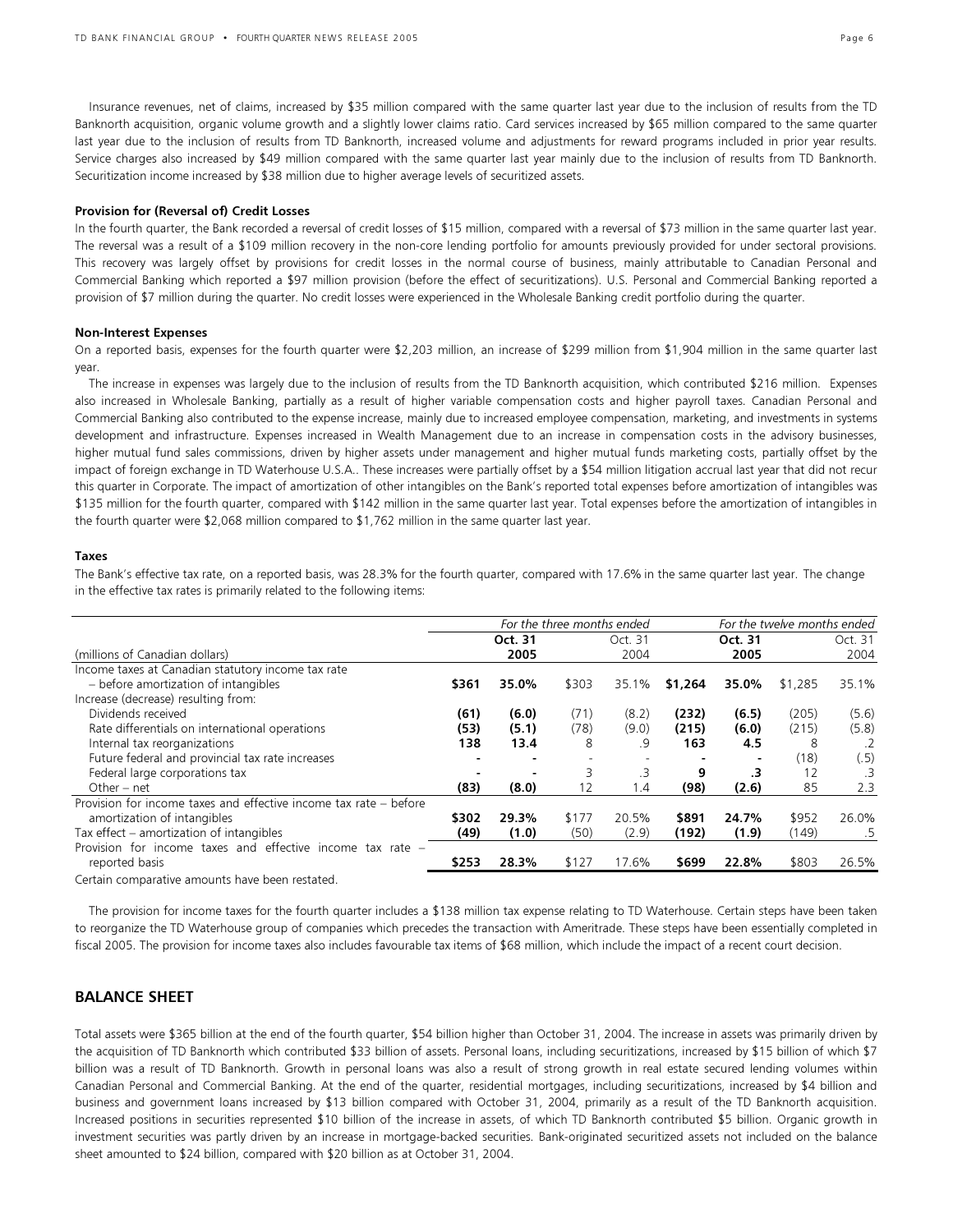Total deposits were \$247 billion at the end of the fourth quarter, an increase of \$40 billion compared with October 31, 2004. This increase was largely driven by the addition of TD Banknorth which contributed \$26 billion of the increase. Wholesale deposits increased by \$3 billion, compared with October 31, 2004, mainly due to funding a higher level of assets within Wholesale Banking. Other business and government deposits increased by \$17 billion and personal term and non-term deposits increased by \$7 billion and \$14 billion respectively, primarily as a result of the TD Banknorth acquisition.

 The Bank enters into structured transactions on behalf of clients which results in assets recorded on the Bank's Consolidated Balance Sheet for which market risk has been transferred to third parties via total return swaps. As at October 31, 2005, assets under such arrangements amounted to \$5 billion, unchanged from October 31, 2004. The Bank also acquires market risk on certain assets via total return swaps, without acquiring the cash instruments directly. Assets under such arrangements amounted to \$14 billion as at October 31, 2005 unchanged from October 31, 2004. Market risk for all such positions is tracked and monitored, and regulatory market risk capital is maintained.

#### SELECTED CONSOLIDATED BALANCE SHEET ITEMS

|                                                          |                  | As at     |              | As at        |
|----------------------------------------------------------|------------------|-----------|--------------|--------------|
|                                                          |                  | Oct. 31   |              | Oct. 31      |
|                                                          |                  | 2005      |              | 2004         |
|                                                          | <b>TDBFG</b>     |           |              |              |
|                                                          | excluding TD     | TD        | <b>TDBFG</b> | TDBFG        |
| (millions of Canadian dollars)                           | <b>Banknorth</b> | Banknorth | Consolidated | Consolidated |
| Securities                                               | \$102,833        | \$5,263   | \$108,096    | \$98,280     |
| Securities purchased under reverse repurchase agreements | 26,375           |           | 26,375       | 21,888       |
| Loans (net of allowance for credit losses)               | 129,347          | 22,896    | 152,243      | 123,924      |
| Deposits                                                 | 220,926          | 26,055    | 246.981      | 206.893      |

## MANAGING RISK

#### Interest Rate Risk

The objective of interest rate risk management for the non-trading portfolio is to ensure stable and predictable earnings are realized over time. In this context, the Bank has adopted a disciplined hedging approach to profitability management for its asset and liability positions including a modeled maturity profile for non-rate sensitive assets, liabilities and equity. Key aspects of this approach are:

- minimizing the impact of interest rate risk on net interest income and economic value within Canadian Personal and Commercial Banking; and
- measuring the contribution of each product on a risk adjusted, fully-hedged basis, including the impact of financial options granted to customers.

 The Bank uses derivative financial instruments, wholesale instruments and other capital market alternatives and, less frequently, product pricing strategies to manage interest rate risk. As at October 31, 2005, an immediate and sustained 100 basis point increase in rates would have decreased the economic value of shareholders' equity by \$36 million or .2% after-tax, excluding the impact of the TD Banknorth.

#### Liquidity Risk

The Bank holds a sufficient amount of liquidity to fund its obligations as they come due under normal operating conditions as well as under a base case stress scenario that defines the minimum amount of liquidity that must be held at all times. The surplus liquid asset position is defined as total available liquid assets less the Bank's total maturing wholesale funding, potential non-wholesale deposit run-off and contingent liabilities, measured at a number of points in time up to and including 90 days forward. As at October 31, 2005, the Bank's consolidated surplus liquid asset position, on a cumulative basis, up to 90 days forward was \$23.6 billion, compared with a consolidated surplus liquid asset position of \$18.8 billion on October 31, 2004. The Bank ensures that funding obligations are fulfilled by managing its cash flows and holding highly liquid assets that can be readily converted into cash. The Bank manages liquidity on a global basis, ensuring the prudent management of liquidity risk in all its operations. In addition to a large base of stable retail and commercial deposits, the Bank has an active wholesale funding program including asset securitization. This funding is highly diversified as to source, type, currency and geographical location.

#### Market Risk

The Bank manages market risk in its trading books by using several key controls. The Bank's market risk policy sets out detailed limits for each trading business, including Value at Risk (VaR), stress test, stop loss, and sensitivity to various market risk factors. Policy controls are augmented through active oversight by independent market risk staff and frequent management reporting. VaR is a statistical loss threshold which should not be exceeded on average more than once in 100 days. It is also the basis for regulatory capital for market risk. The following table presents average and end-of-quarter general market risk VaR usage for the three and twelve months period ended October 31, 2005, as well as the fiscal 2005 average. For the three months and year ended October 31, 2005, net daily capital markets revenues were positive for 80.3% and 87.0% of the trading days, respectively. Losses exceeded the Bank's statistically predicted VAR on one day in the fourth quarter due to a loss that was incurred on certain structured derivative portfolios in connection with repositioning the Bank's global structured products businesses.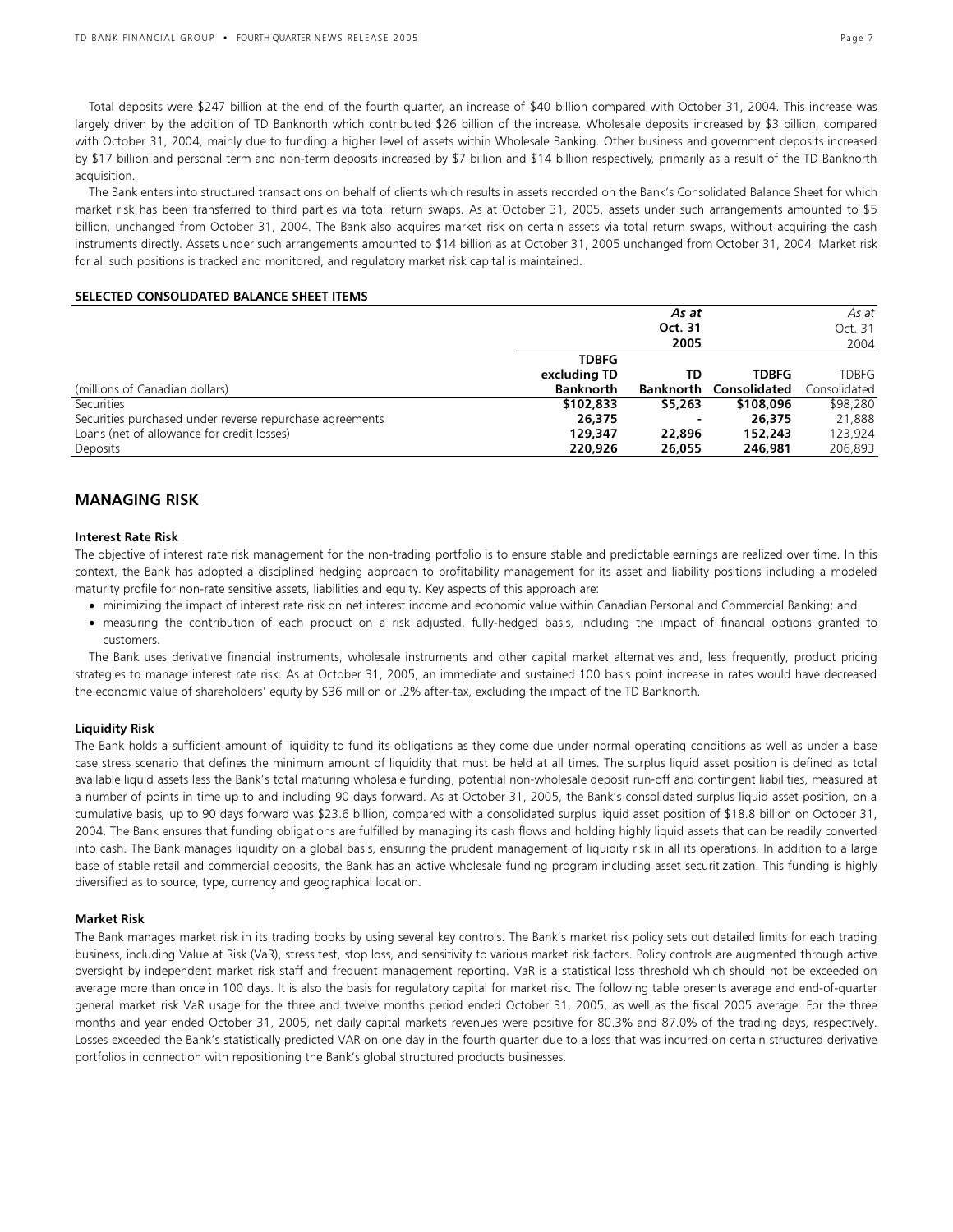#### Value at Risk Usage – Wholesale Banking

|                                |               | For the three months ended |               | For the twelve months ended |
|--------------------------------|---------------|----------------------------|---------------|-----------------------------|
|                                | Oct. 31, 2005 | Oct. 31, 2005              | Oct. 31, 2005 | Oct. 31, 2004               |
| (millions of Canadian dollars) | As at         | Average                    | Average       | Average                     |
| Interest rate risk             | \$7.3         | \$8.0                      | \$8.0         | \$9.1                       |
| Equity risk                    | 5.5           | 5.4                        | 5.4           | 5.3                         |
| Foreign exchange risk          | 1.9           | 3.5                        | 2.8           | 2.6                         |
| Commodity risk                 | .8            |                            | .8            | .8                          |
| Diversification effect         | (4.8)         | (7.4)                      | (7.3)         | (6.9)                       |
| General Market Value at Risk   | \$10.7        | \$10.3                     | \$9.7         | \$10.9                      |

## **CAPITAL**

The Bank's capital ratios are calculated using the guidelines of the Office of the Superintendent of Financial Institutions (OSFI). The Bank continues to hold sufficient capital levels to ensure that flexibility is maintained to grow operations, both organically and through strategic acquisitions. The strong capital ratios are the result of the Bank's internal capital generation, monitoring of asset growth and periodic issuance of capital generating securities.

 As at October 31, 2005, the Bank's Tier 1 capital ratio was 10.1% compared with 12.6% at October 31, 2004. The decline is attributable to a \$30 billion increase in risk-weighted assets that was primarily driven by the acquisition of TD Banknorth. The Bank's overall Tier 1 capital was up \$.5 billion compared with October 31, 2004.

#### Regulatory Capital

| As at                                           | As at         |
|-------------------------------------------------|---------------|
| (billions of Canadian dollars)<br>Oct. 31, 2005 | Oct. 31, 2004 |
| \$13.1<br>Tier 1 capital                        | \$12.6        |
| 10.1%<br>Tier 1 capital ratio                   | 12.6%         |
| \$17.2<br>Total capital                         | \$16.9        |
| 13.2%<br>Total capital ratio                    | 16.9%         |
| \$130.0<br>Risk weighted assets                 | \$100.3       |

## BASIS OF PREPARATION

The Bank's unaudited consolidated financial results, as presented on pages 13 to 17 of this News Release, have been prepared in accordance with Canadian generally accepted accounting principles (GAAP). However, certain additional disclosures required by GAAP have not been presented in this document. These consolidated financial results should be read in conjunction with the Bank's audited consolidated financial statements for the year ended October 31, 2004. The accounting policies used in the preparation of these consolidated financial results are consistent with those used in the Bank's October 31, 2004 audited consolidated financial statements with the exception of Liabilities for Preferred Shares and Capital Trust Securities and Consolidation of Variable Interest Entities as noted below.

#### Liabilities for Preferred Shares and Capital Trust Securities

As of November 1, 2004, the Bank adopted the Canadian Institute of Chartered Accountants (CICA) amendments to its accounting standard on financial instruments – disclosure and presentation on a retroactive basis with restatement of prior periods. As a result of these amendments, the Bank was required to classify its existing preferred shares totaling \$1,310 million and innovative capital structures totaling \$900 million, as at October 31, 2004, as liabilities and their corresponding distributions as interest expense. Earnings available to common shareholders and earnings per share amounts are unaffected for all prior periods. The table below shows the reduction in net interest income. Net income before non-controlling interest prior to restatement was also reduced by the same amounts each period. Net income available to common shareholders is unaffected as the preferred dividends and non-controlling interest from the innovative capital structures were already deducted from income available to common shareholders in prior periods. For regulatory capital purposes, the existing capital instruments of the Bank have been grandfathered by the Superintendent of Financial Institutions Canada, and the Bank's capital ratios are unaffected.

|                                                           | months ended | For the three<br>For the twelve<br>months ended |         |         |
|-----------------------------------------------------------|--------------|-------------------------------------------------|---------|---------|
|                                                           | Oct. 31      | Oct. 31                                         | Oct. 31 | Oct. 31 |
| (millions of Canadian dollars)                            | 2005         | 2004                                            | 2005    | 2004    |
| Net interest income – prior to restatement                | \$1,688      | \$1,475                                         | \$6,155 | \$5.943 |
| Less: Preferred dividends                                 | 30           |                                                 | 79      | 78      |
| Non-controlling interest in innovative capital structures |              | 23                                              | 68      | 92      |
| Net interest income – restated                            | \$1,641      | \$1.435                                         | \$6,008 | \$5,773 |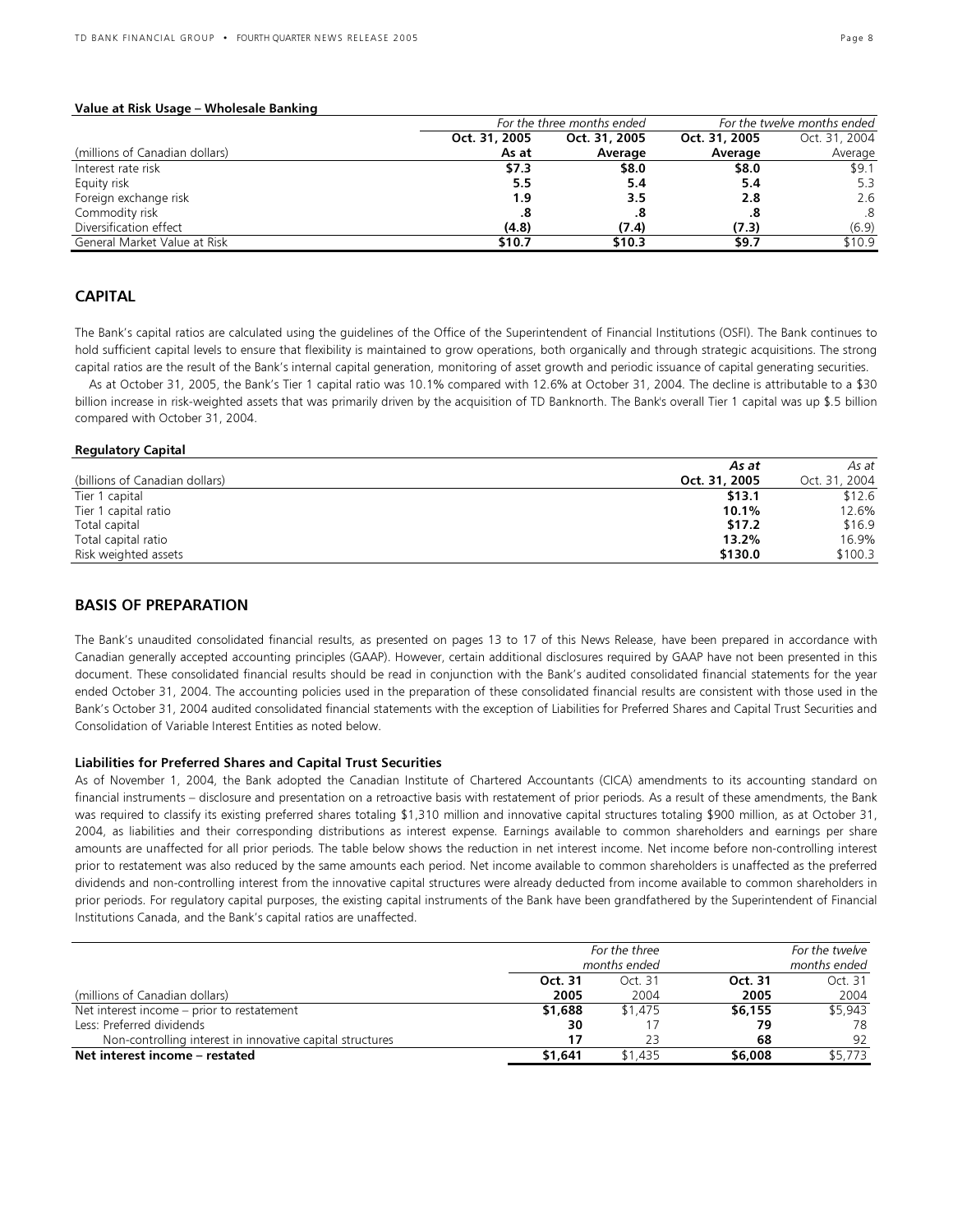#### Consolidation of Variable Interest Entities

As of November 1, 2004, the Bank prospectively adopted the CICA accounting guideline on the consolidation of variable interest entities (VIEs). VIEs are entities in which the total equity investment at risk is not sufficient to permit the entity to finance its activities without additional subordinate financial support provided by any parties, including equity investors. The Bank has identified VIEs that it has an interest in, determined whether it is the primary beneficiary of such entities and if so, consolidated them. The primary impact of adopting the revised guideline is that the Bank no longer consolidates one of its innovative capital structures – TD Capital Trust II, which accounts for \$350 million of Tier 1 capital. Although the Bank has voting control it is not deemed the primary beneficiary under the VIE rules. For regulatory capital purposes, the Bank's innovative capital structures have been grandfathered by the Superintendent of Financial Institutions Canada, and the Bank's capital ratios are unaffected.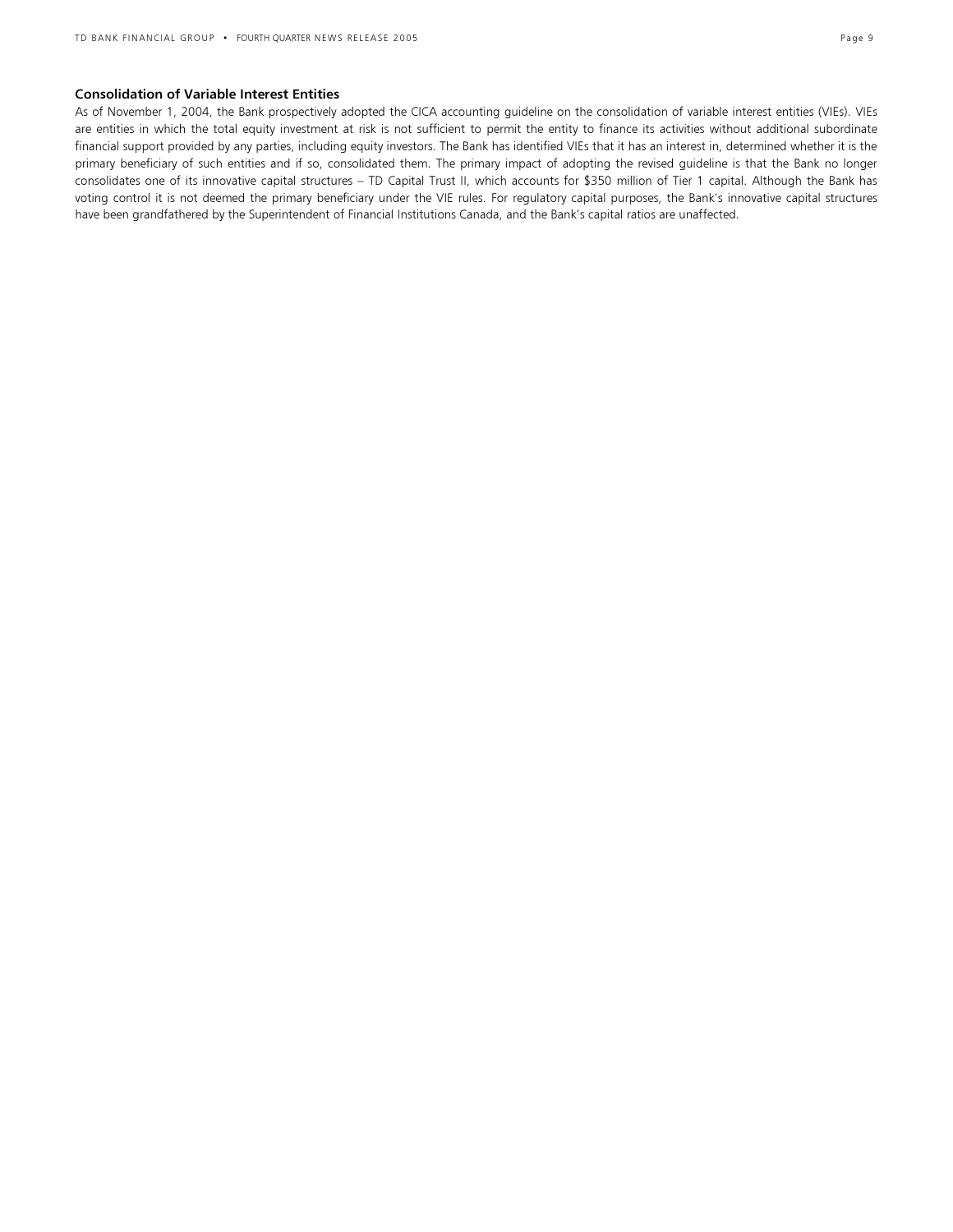## HOW OUR BUSINESSES PERFORMED

For management reporting purposes, the Bank's operations and activities are organized around the following operating business segments: Canadian Personal and Commercial Banking, U.S. Personal and Commercial Banking, Wholesale Banking and Wealth Management. Canadian Personal and Commercial Banking comprises the Bank's personal and business banking in Canada as well as the Bank's global insurance operations (excluding the U.S.). Results of each business segment reflect revenues, expenses, assets and liabilities generated by the business in that segment. The Bank measures and evaluates the performance of each segment based on earnings before amortization of intangibles and, where applicable, the Bank notes that the measure is before amortization of intangibles. This measure is only relevant in the Canadian Personal and Commercial Banking, U.S. Personal and Commercial Banking and Wealth Management segments as there are no intangibles allocated to the Wholesale Banking and Corporate segments. For further details see the "How the Bank Reports" section on page 4. For information concerning the Bank's measures of economic profit and return on invested capital, see page 5. Segmented information also appears in Appendix A on page 17.

 Net interest income, primarily within Wholesale Banking is calculated on a taxable equivalent basis (TEB), which means that the value of non-taxable or tax-exempt income including dividends is adjusted to its equivalent before tax value. Using TEB allows the Bank to measure income from all securities and loans consistently and makes for more meaningful comparison of net interest income with similar institutions. The TEB adjustment reflected primarily in the Wholesale Banking segment's results is eliminated in the Corporate segment.

#### Canadian Personal and Commercial Banking

Canadian Personal and Commercial Banking net income before amortization of intangibles for the fourth quarter was \$443 million, an increase of \$62 million or 16% from the same quarter last year, and the twelfth consecutive quarter of double-digit earnings growth. Return on invested capital increased to 23% this quarter compared to 21% a year ago and economic profit grew by \$54 million or 25% compared with the same quarter last year.

Revenue grew by \$115 million or 7% compared with the same quarter last year. Volume growth across most banking products continued to be the main contributor to the revenue increase and was particularly strong in business deposits, real estate secured lending and credit cards. These areas of volume growth were partially offset by lower margins. Also contributing to the higher revenue was growth in service and transaction fees and insurance revenue.

As compared with the same quarter last year, real estate secured lending volume (including securitizations) grew by \$10 billion or 10%, personal deposit volume grew \$4 billion or 5% while other personal loans were relatively flat. Business deposits grew by \$4 billion or 12% and business loans and acceptances increased by \$1 billion or 6%. Originated insurance premiums grew by \$39 million or 8%. Market share improved during the quarter in personal deposits and small business lending while personal lending share declined. As of August 2005, personal deposit market share was 21.5% up .3% from last year and up .1% from last quarter. Personal lending market share was 20.1% down .4% from last year and down .2% from last quarter. Small business lending (credit limits of less than \$250,000) market share as of June 2005 was 16.6%, up .7% from last year and up 0.6% from last quarter.

Margin on average earning assets decreased from 3.02% last year to 2.96% this quarter primarily due to a change in product mix, as volume growth continues to be weighted toward lower margin products such as real estate secured lending and the guaranteed investment savings account. Margin improved by .04% from last quarter as lower mortgage prepayment costs and wider deposit margins offset the product mix impact.

Provision for credit losses (PCL) for the quarter increased by \$9 million or 10% compared with the same quarter last year. Personal PCL of \$92 million was up \$11 million from \$81 million in the same quarter last year, primarily due to lower recoveries and volume growth in credit cards. Business Banking PCL of \$5 million was down \$2 million compared with \$7 million in the same quarter last year. Annualized PCL as a percent of credit volume was .25%, unchanged from the same quarter last year.

Expenses before amortization of intangibles increased by \$24 million or 3% compared with the same quarter last year. Employee compensation, marketing and systems development and infrastructure projects were the main factors contributing to the increase in expenses. Offsetting these factors were transition costs associated with outsourcing automated banking machine operations included in the prior year that did not recur. The full time equivalent (FTE) staffing levels increased by 859 or 3% as compared with the same quarter last year, due to growth in insurance business volumes and the addition of sales and service personnel in branches (including the opening of 21 new branches) and call centres. The positive spread of four percentage points between revenue and expense growth resulted in a 2.5% improvement in the efficiency ratio, before amortization of intangibles, from last year to 56.0%.

The outlook for revenue continues to be strong for both personal and business banking products as new marketing initiatives, branch openings, leadership in customer satisfaction, as well as greater sales capacity are targeted to attract both new customers and more business from existing customers. Deposit margins are expected to benefit from anticipated increases in short-term interest rates, offsetting the negative impact of the current product mix. Insurance volume growth is expected to remain solid, however, revenue growth will be moderated by premium rate reductions. The low PCL rates on personal loans are expected to be sustainable, however Business Banking PCL is likely to increase moderately going forward. Further investments in systems development and infrastructure, as well as increased marketing efforts will result in further expense growth. The expense impact of these initiatives will be offset as much as possible by savings from continual process improvements. Canadian Personal and Commercial Banking remains committed to deliver continuing double-digit earnings growth over time.

#### U.S. Personal and Commercial Banking

The U.S. Personal and Commercial Banking segment was established March 1, 2005, as a result of the acquisition of a majority interest in TD Banknorth. The results of TD Banknorth are on a one-month lag basis.

For the fourth quarter, the U.S. Personal and Commercial Banking segment's earnings before amortization of intangibles was \$69 million, the annualized return on invested capital was 5.6% and the economic loss was \$42 million. These results are relatively unchanged from the prior quarter.

Total revenues were \$417 million. The margin on average earning assets was 4.09% and benefited from balance sheet de-leveraging in February 2005. The margin is down from 4.12% in the third quarter due to higher short-term rates. Consumer loan growth has been solid, while commercial loan growth slowed during the quarter and residential mortgage loans have declined slightly.

Provision for credit losses for the quarter was \$7 million, reflecting continued strong asset quality.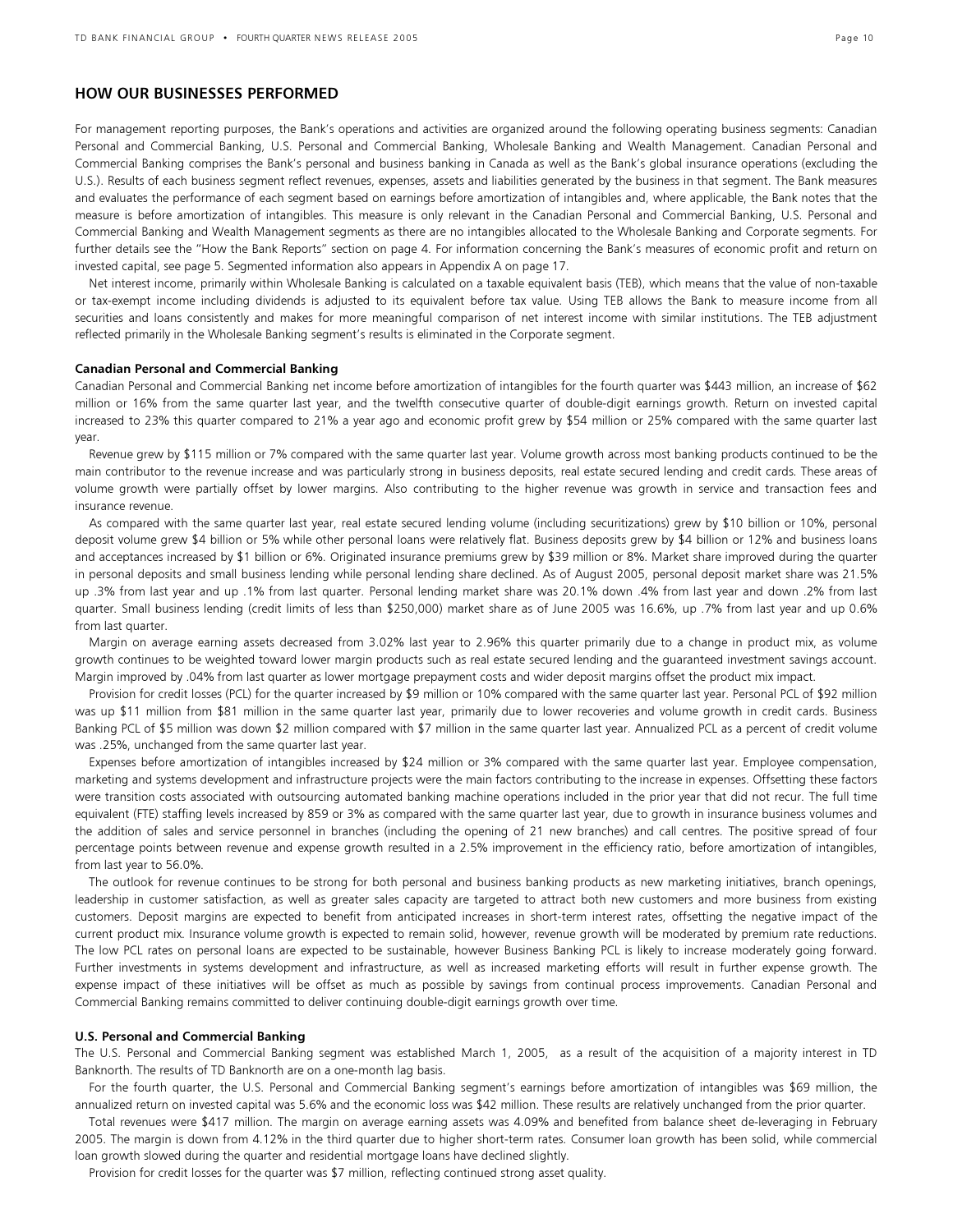Expenses before amortization of intangibles were \$216 million, compared with \$250 million last quarter. The average FTE staffing level for the quarter was 7,273 and the efficiency ratio, before amortization of intangibles was 51.8%.

On July 12, 2005, TD Banknorth announced it had entered into a definitive agreement to acquire Hudson United Bancorp for approximately U.S. \$1.9 billion in stock and cash. The acquisition, subject to both Hudson United and TD Banknorth shareholder approval, as well as regulatory approvals, is anticipated to close early in calendar 2006.

#### Wholesale Banking

Wholesale Banking recorded net income of \$41 million in the fourth quarter, \$81 million less than the fourth quarter of last year. The return on invested capital for the quarter was 7% compared with 21% in the same quarter last year. Economic loss for the quarter was \$36 million compared with economic profit of \$46 million in the same quarter last year.

Wholesale Banking revenue is derived primarily from capital markets, investing and corporate lending activities. Revenue for the quarter was \$371 million, compared with \$464 million in the same quarter last year. The capital markets businesses generate revenues from advisory, underwriting, trading, facilitation and execution services. Capital markets revenues decreased compared to last year, largely due to the impact of a \$107 million loss due to a reduction in the estimated value and the exit of certain structured derivatives portfolios in connection with the repositioning of the global structured products businesses. Stronger trading and higher equity commission and underwriting revenue partially offset this loss. The equity investment portfolio delivered revenue consistent with the same quarter last year as higher security gains largely offset lower net interest and dividend income. Corporate lending revenues were down slightly, primarily due to lower margins.

Provisions for credit losses are comprised of allowances for loan losses and the accrual costs for credit protection. The change in market value of the credit protection, in excess of the accrual cost, is reported in the Corporate segment. Provisions for credit losses were \$13 million for the quarter, slightly higher than \$12 million in the same quarter last year. The entire \$13 million provision in the quarter represented costs of credit protection.

Wholesale Banking continues to proactively manage its credit risk and holds \$3.2 billion in notional credit default swap protection, a decrease of \$.4 billion from the end of last quarter and a decrease of \$1.3 billion from the same quarter last year. The decrease from the same quarter last year is largely a result of rebalancing within the protection portfolio, whereas the decrease from last quarter is mainly related to the strengthening of the Canadian dollar relative to the U.S. dollar as most of the protection is denominated in U.S. currency.

Expenses were \$332 million, an increase of \$71 million from \$261 million from the same quarter last year. This is primarily due to higher payroll taxes and higher variable compensation, largely reflecting the impact of reduced variable compensation in the fourth quarter of last year. The expenses include a further \$6 million restructuring charge related to the repositioning of some of our global structured products businesses, which was previously announced. We anticipate further restructuring costs in early fiscal 2006.

Overall, the restructuring activities resulted in disappointing earnings in the quarter. As anticipated, the repositioning of the Bank's global structured products businesses continued to negatively impact results. However, our domestic franchise and other trading businesses delivered solid underlying earnings this quarter. These results give the Bank confidence going into 2006 that strategic decisions to reposition the global structured products businesses and focus on increasing domestic market share will generate a target return on invested capital of 15% to 22%.

#### Wealth Management

Wealth Management's net income before amortization of intangibles for the fourth quarter was \$136 million, an increase of \$73 million from the same quarter last year. The return on invested capital for the quarter was 21%, up 11% from the same quarter last year. The economic profit for the quarter was \$58 million, an increase of \$76 million from the loss in the same quarter last year.

Total revenue increased \$123 million from the same quarter last year to \$722 million. Wealth Management experienced strong discount brokerage trading revenue driven by a 28% increase in trades per day to 106,000 as well as higher interest revenue resulting from an increase in brokerage deposit balances and higher spreads. The strength in discount brokerage revenues was partially offset by a stronger Canadian dollar that negatively impacted our U.S. based revenues. The revenue increase was also attributable to continued growth in assets under administration that occurred primarily in the advice-based businesses. Higher mutual fund management fees resulted in the quarter from a 20% growth in mutual fund assets under management.

 Expenses before amortization of intangibles were \$514 million in the fourth quarter, an increase of \$12 million compared with the same quarter last year. The increase was attributable to higher mutual fund trailer payments due to growth in assets under management, higher sales force compensation due to growth in the advice-based businesses and higher clearing charges with the growth in discount brokerage trading volumes. These increases were partially offset by the favorable impact of foreign exchange fluctuations on U.S. based expenses and by cost efficiencies in all businesses.

Assets under management of \$130 billion at October 31, 2005 increased \$14 billion or 12% from October 31, 2004 due to strong sales of mutual funds, growth in institutional assets and market appreciation. Assets under administration totaled \$314 billion at the end of the year, increasing \$35 billion or 13% from October 31, 2004 in discount brokerage, private investment advice and financial planning as a result of the addition of new assets and market value increases.

Wealth Management's investment in the advice-based and asset businesses is showing encouraging results as both client asset growth and growth in the number of client facing advisors has exceeded targets. The growth in these businesses now provides the Wealth platform with a more diversified and stable earnings base for the future. The outlook remains positive and expectations are for continued growth in these businesses with both client assets and client facing advisors maintaining their 2005 momentum. During early calendar 2006 we expect to close the TD Ameritrade transaction.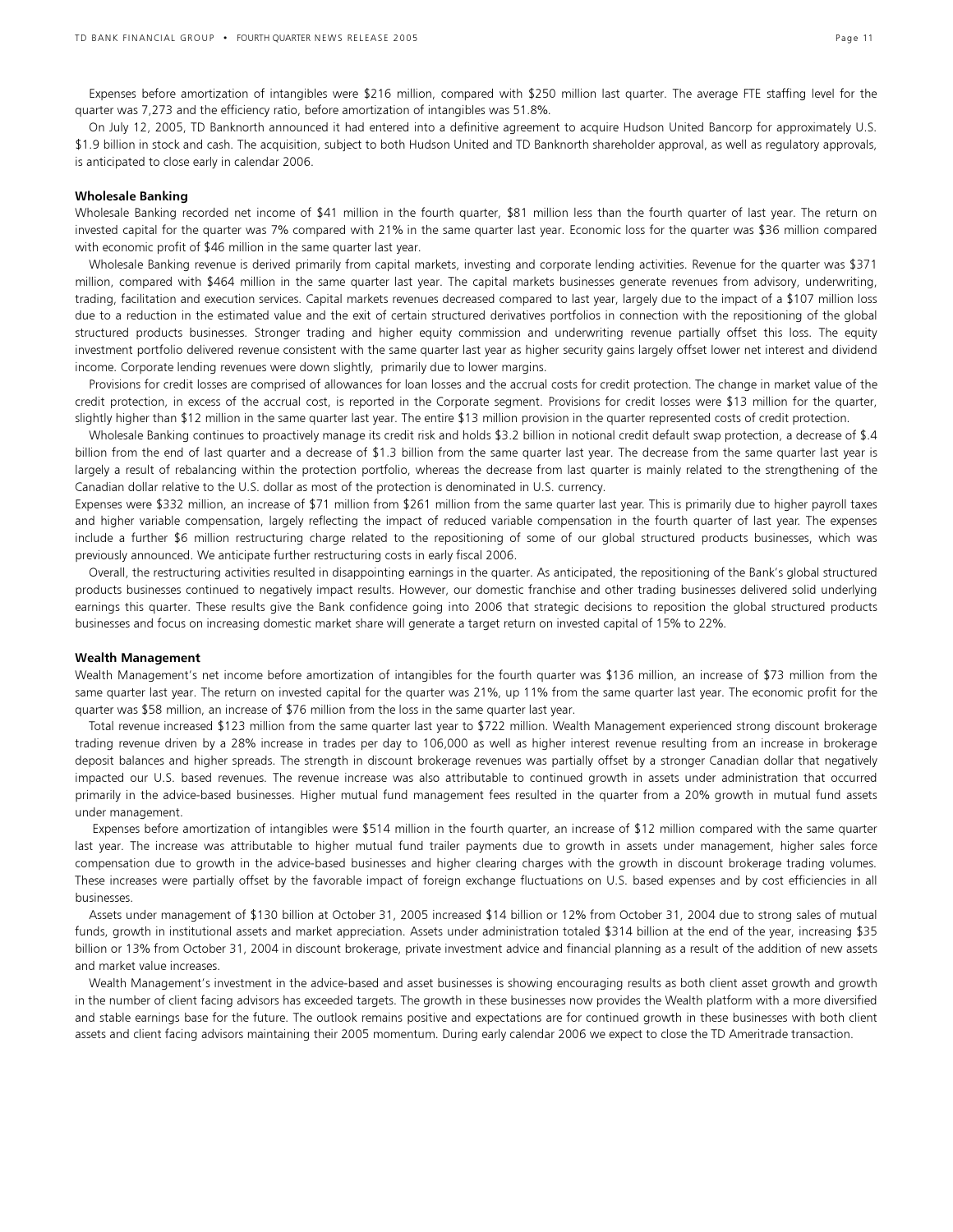#### Corporate

During the fourth quarter, the Corporate segment reported a loss of \$14 million. The results include a tax charge of \$138 million related to the TD Waterhouse reorganization which precedes the transaction with Ameritrade. Having taken the tax charge, a gain of approximately U.S.\$1 billion aftertax on this transaction is expected to be recognized in the first quarter of 2006. The gain is subject to the value of Ameritrade's share price at closing. Also included in the results are income relating to a \$109 million recovery related to specific non-core portfolio loan loss recoveries from prior year sectoral provisions and favourable tax items of \$68 million which include the impact of a recent court decision. A charge of \$13 million was also recorded in net interest income due to the Bank's preferred share redemption during the quarter. In addition, the Corporate segment recorded gains of \$10 million due to the impact of the hedging relationships accounting guideline.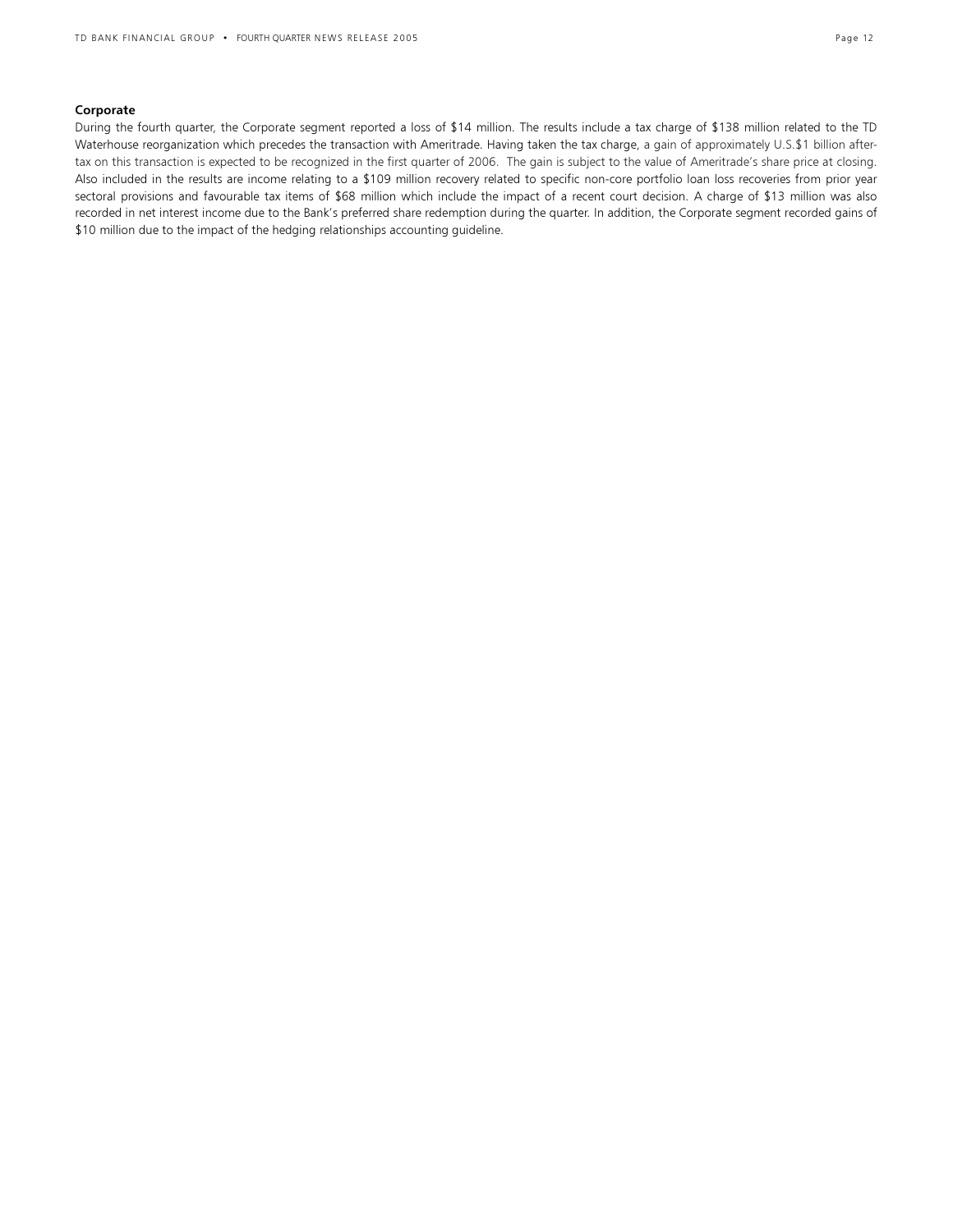## CONSOLIDATED BALANCE SHEET (unaudited)

|                                                                                          |           | As at     |
|------------------------------------------------------------------------------------------|-----------|-----------|
|                                                                                          | Oct. 31   | Oct. 31   |
| (millions of Canadian dollars)                                                           | 2005      | 2004      |
| <b>ASSETS</b>                                                                            |           |           |
| Cash and due from banks                                                                  | \$1,673   | \$1,404   |
| Interest-bearing deposits with banks                                                     | 11,745    | 7,634     |
| <b>Securities</b>                                                                        |           |           |
| Investment                                                                               | 42,321    | 31,387    |
| Trading                                                                                  | 65,775    | 66,893    |
|                                                                                          | 108,096   | 98,280    |
| Securities purchased under reverse repurchase agreements                                 | 26,375    | 21,888    |
| Loans                                                                                    |           |           |
| Residential mortgages                                                                    | 52,740    | 51,420    |
| Consumer instalment and other personal                                                   | 62,754    | 48,857    |
| Credit cards                                                                             | 2,998     | 2,566     |
| Business and government                                                                  | 35,044    | 22,264    |
|                                                                                          | 153,536   | 125,107   |
| Allowance for credit losses                                                              | (1, 293)  | (1, 183)  |
| Loans (net of allowance for credit losses)                                               | 152,243   | 123,924   |
| Other                                                                                    |           |           |
| Customers' liability under acceptances                                                   | 5,989     | 5,507     |
| Trading derivatives' market revaluation                                                  | 33,651    | 33,697    |
| Goodwill                                                                                 | 6,518     | 2,225     |
| Other Intangibles                                                                        | 2,124     | 2,144     |
| Land, buildings and equipment                                                            | 1,801     | 1,330     |
| Other assets                                                                             | 14,995    | 12,994    |
|                                                                                          | 65,078    | 57,897    |
| <b>Total assets</b>                                                                      | \$365,210 | \$311,027 |
| <b>LIABILITIES</b>                                                                       |           |           |
| <b>Deposits</b>                                                                          |           |           |
| Personal                                                                                 | \$131,783 | \$111,360 |
| Banks                                                                                    | 11,505    | 11,459    |
| Business and government                                                                  | 103,693   | 84,074    |
|                                                                                          | 246,981   | 206,893   |
| Other                                                                                    |           |           |
| Acceptances                                                                              | 5,989     | 5,507     |
| Obligations related to securities sold short                                             | 24,406    | 17,671    |
| Obligations related to securities sold under repurchase agreements                       | 11,284    | 9,846     |
| Trading derivatives' market revaluation                                                  | 33,498    | 33,873    |
| Other liabilities                                                                        | 18,545    | 16,365    |
|                                                                                          | 93.722    | 83.262    |
| Subordinated notes and debentures                                                        | 5,138     | 5,644     |
| Liabilities for preferred shares and capital trust securities                            | 1,795     | 2,560     |
| Non-controlling interest in subsidiaries                                                 | 1,708     |           |
| <b>SHAREHOLDERS' EQUITY</b>                                                              |           |           |
| Common shares (millions of shares issued and outstanding: 2005 - 711.8 and 2004 - 655.9) | 5,872     | 3,373     |
| Contributed surplus                                                                      | 40        | 20        |
| Foreign currency translation adjustments                                                 | (696)     | (265)     |
| Retained earnings                                                                        | 10,650    | 9.540     |
|                                                                                          | 15,866    | 12.668    |
| Total liabilities and shareholders' equity                                               | \$365,210 | \$311,027 |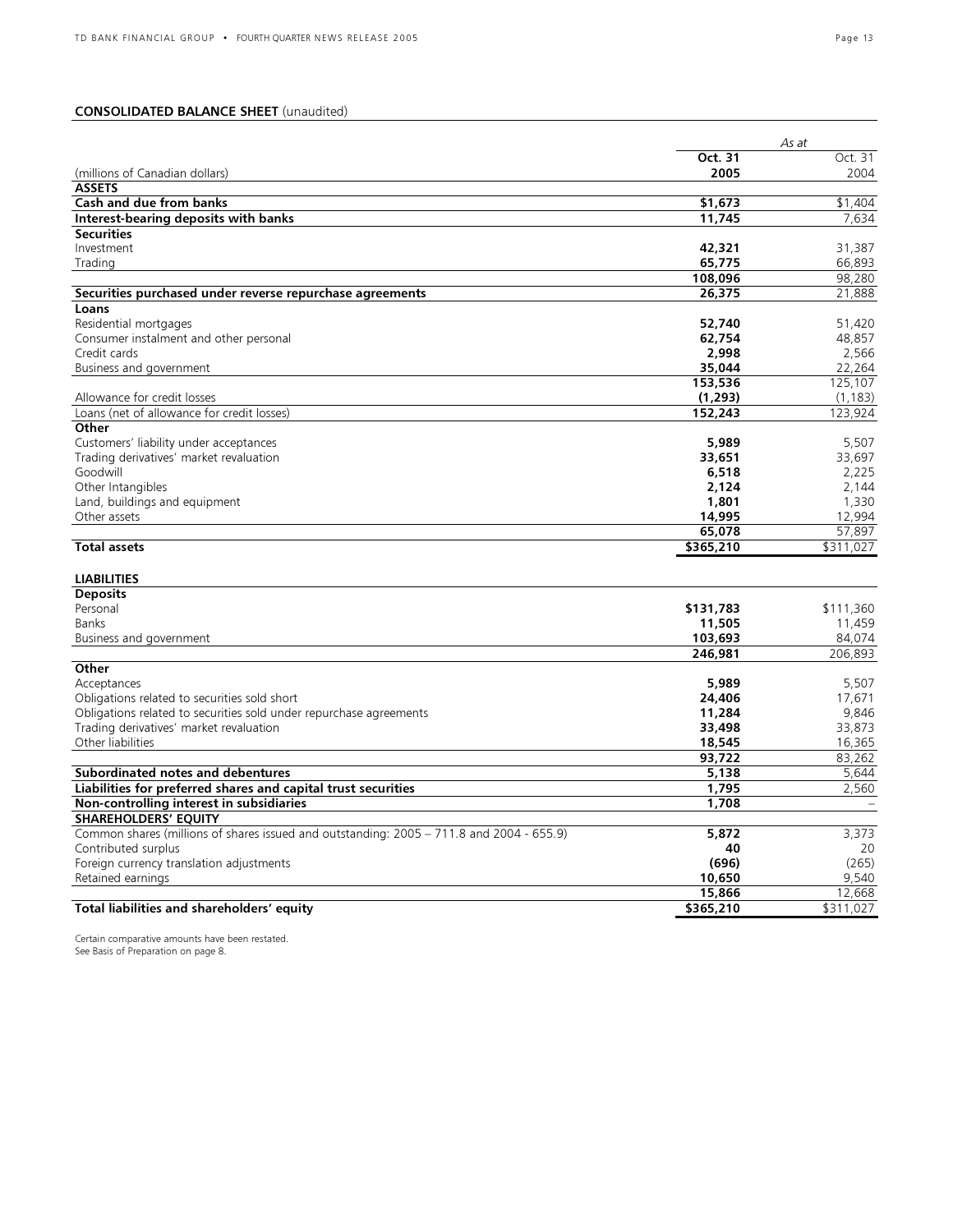## CONSOLIDATED STATEMENT OF INCOME (unaudited)

|                                                                                  | For the three months ended |         | For the twelve months ended |         |
|----------------------------------------------------------------------------------|----------------------------|---------|-----------------------------|---------|
|                                                                                  | Oct. 31                    | Oct. 31 | Oct. 31                     | Oct. 31 |
| (millions of Canadian dollars)                                                   | 2005                       | 2004    | 2005                        | 2004    |
| Interest income                                                                  |                            |         |                             |         |
| Loans                                                                            | \$2,328                    | \$1,767 | \$8,322                     | \$6,958 |
| Securities                                                                       |                            |         |                             |         |
| <b>Dividends</b>                                                                 | 225                        | 230     | 927                         | 859     |
| Interest                                                                         | 792                        | 649     | 3,112                       | 2,798   |
| Deposits with banks                                                              | 106                        | 156     | 415                         | 517     |
|                                                                                  | 3,451                      | 2,802   | 12,776                      | 11,132  |
| Interest expense                                                                 |                            |         |                             |         |
| Deposits                                                                         | 1,410                      | 1,009   | 5.129                       | 3,853   |
| Subordinated notes and debentures                                                | 84                         | 78      | 328                         | 312     |
| Distributions from liabilities for preferred shares and capital trust securities | 47                         | 40      | 147                         | 170     |
| Other obligations                                                                | 269                        | 240     | 1,164                       | 1,024   |
|                                                                                  | 1,810                      | 1,367   | 6,768                       | 5,359   |
| Net interest income                                                              | 1,641                      | 1,435   | 6,008                       | 5,773   |
| Provision for (reversal of) credit losses                                        | (15)                       | (73)    | 55                          | (386)   |
| Net interest income after provision for (reversal of) credit losses              | 1,656                      | 1,508   | 5,953                       | 6,159   |
| Other income                                                                     |                            |         |                             |         |
| Investment and securities services                                               | 634                        | 511     | 2,417                       | 2,296   |
| Credit fees                                                                      | 84                         | 80      | 343                         | 343     |
| Net investment securities gains                                                  | 76                         | 44      | 242                         | 192     |
| Trading income (loss)                                                            | (88)                       | (75)    | 147                         | (153)   |
| Service charges                                                                  | 219                        | 170     | 787                         | 673     |
| Loan securitizations                                                             | 120                        | 82      | 414                         | 390     |
| Card services                                                                    | 85                         | 20      | 279                         | 172     |
| Insurance, net of claims                                                         | 210                        | 175     | 826                         | 593     |
| Trust fees                                                                       | 33                         | 18      | 111                         | 78      |
| Other                                                                            | 69                         | 93      | 323                         | 299     |
|                                                                                  | 1,442                      | 1,118   | 5,889                       | 4,883   |
| Net interest and other income                                                    | 3,098                      | 2,626   | 11,842                      | 11,042  |
| Non-interest expenses                                                            |                            |         |                             |         |
| Salaries and employee benefits                                                   | 1,126                      | 909     | 4,218                       | 3,780   |
| Occupancy including depreciation                                                 | 173                        | 157     | 676                         | 612     |
| Equipment including depreciation                                                 | 171                        | 161     | 609                         | 562     |
| Amortization of other intangibles                                                | 135                        | 142     | 546                         | 626     |
| Restructuring costs (reversal)                                                   | 6                          | ÷,      | 43                          | (7)     |
| Marketing and business development                                               | 116                        | 88      | 469                         | 384     |
| Brokerage related fees                                                           | 55                         | 49      | 226                         | 228     |
| Professional and advisory services                                               | 155                        | 144     | 494                         | 446     |
| Communications                                                                   | 55                         | 53      | 205                         | 207     |
| Other                                                                            | 211                        | 201     | 1,296                       | 1,169   |
|                                                                                  | 2,203                      | 1,904   | 8,782                       | 8,007   |
| Income before provision for income taxes                                         | 895                        | 722     | 3,060                       | 3,035   |
| Provision for income taxes                                                       | 253                        | 127     | 699                         | 803     |
| Income before non-controlling interest in subsidiaries                           | 642                        | 595     | 2,361                       | 2,232   |
| Non-controlling interest in net income of subsidiaries                           | 53                         |         | 132                         |         |
| Net income to common shares                                                      | \$589                      | \$595   | \$2,229                     | \$2,232 |
|                                                                                  |                            |         |                             |         |
| Average number of common shares outstanding (millions)                           |                            |         |                             |         |
| Basic                                                                            | 710.0                      | 653.5   | 691.3                       | 654.5   |
| Diluted                                                                          | 716.1                      | 658.2   | 696.9                       | 659.4   |
| <b>Earnings per share</b>                                                        |                            |         |                             |         |
| Basic                                                                            | \$.83                      | \$.91   | \$3.22                      | \$3.41  |
| Diluted                                                                          | .82                        | .90     | 3.20                        | 3.39    |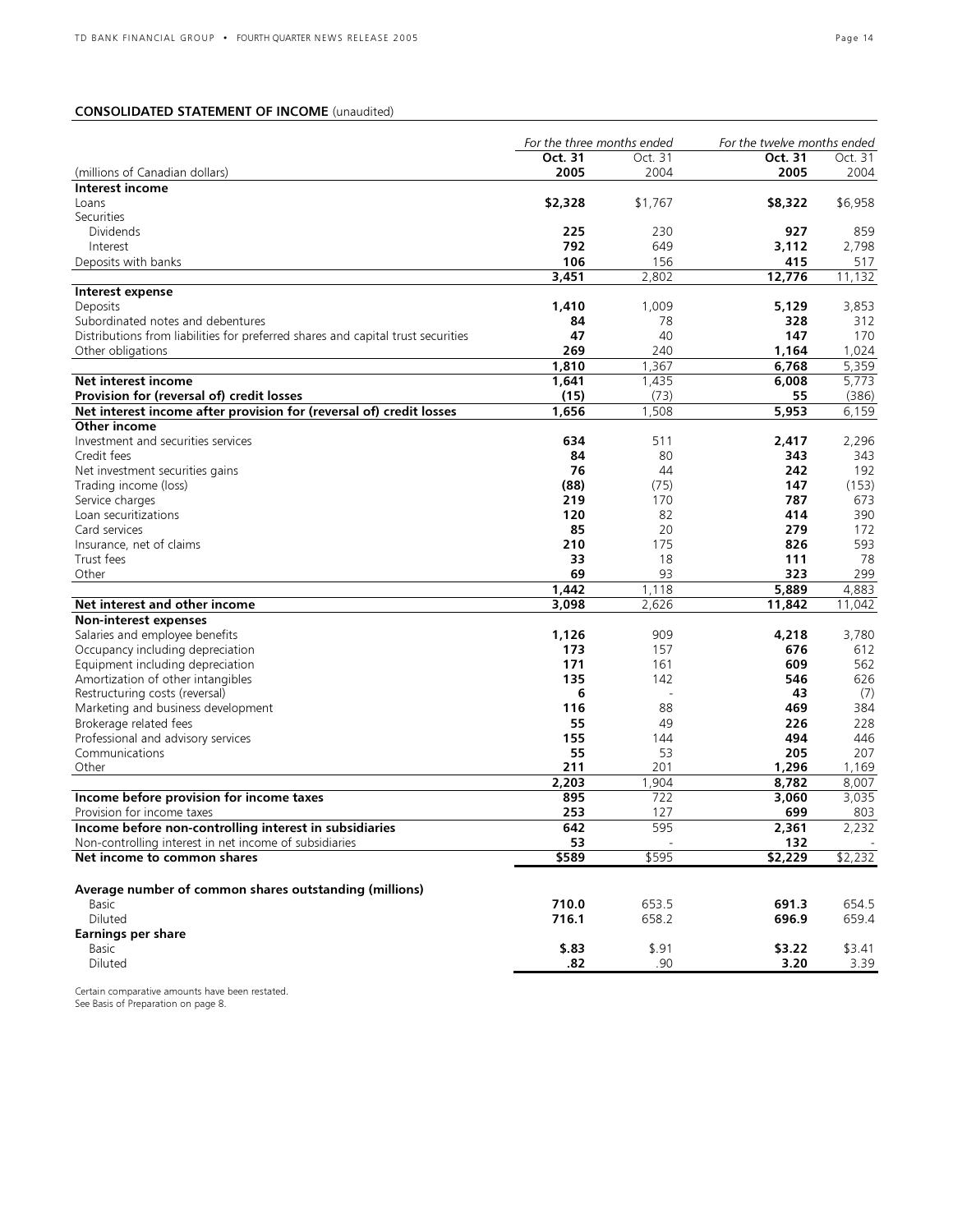## CONSOLIDATED STATEMENT OF CHANGES IN SHAREHOLDERS' EQUITY (unaudited)

|                                                                          |          | For the year ended |
|--------------------------------------------------------------------------|----------|--------------------|
|                                                                          | Oct. 31  | Oct. 31            |
| (millions of Canadian dollars)                                           | 2005     | 2004               |
| <b>Common shares</b>                                                     |          |                    |
| Balance at beginning of year                                             | \$3,373  | \$3,179            |
| Proceeds from shares issued on exercise of options                       | 125      | 99                 |
| Proceeds from shares issued as a result of dividend reinvestment plan    | 380      | 174                |
| Impact of shares (acquired) sold in Wholesale Banking                    | 6        | (41)               |
| Repurchase of common shares                                              |          | (38)               |
| Issued on acquisition of TD Banknorth                                    | 1,988    |                    |
| Balance at end of year                                                   | 5,872    | 3,373              |
| <b>Contributed surplus</b>                                               |          |                    |
| Balance at beginning of year                                             | 20       | 9                  |
| Stock option expense                                                     | 20       | 11                 |
| Balance at end of year                                                   | 40       | 20                 |
| Foreign currency translation adjustments                                 |          |                    |
| Balance at beginning of year                                             | (265)    | (130)              |
| Foreign exchange losses from investments in subsidiaries and other items | (718)    | (739)              |
| Foreign exchange gains from hedging activities                           | 428      | 1,004              |
| Provision for income taxes                                               | (141)    | (400)              |
| Balance at end of year                                                   | (696)    | (265)              |
| <b>Retained earnings</b>                                                 |          |                    |
| Balance at beginning of year                                             | 9.540    | 8,518              |
| Net income                                                               | 2,229    | 2,232              |
| Common dividends                                                         | (1,098)  | (890)              |
| Termination of equity based compensation plan                            |          | (24)               |
| Premium paid on repurchase of common shares                              |          | (312)              |
| Other                                                                    | (21)     | 16                 |
| Balance at end of year                                                   | 10,650   | 9,540              |
| Total shareholders' equity                                               | \$15,866 | \$12,668           |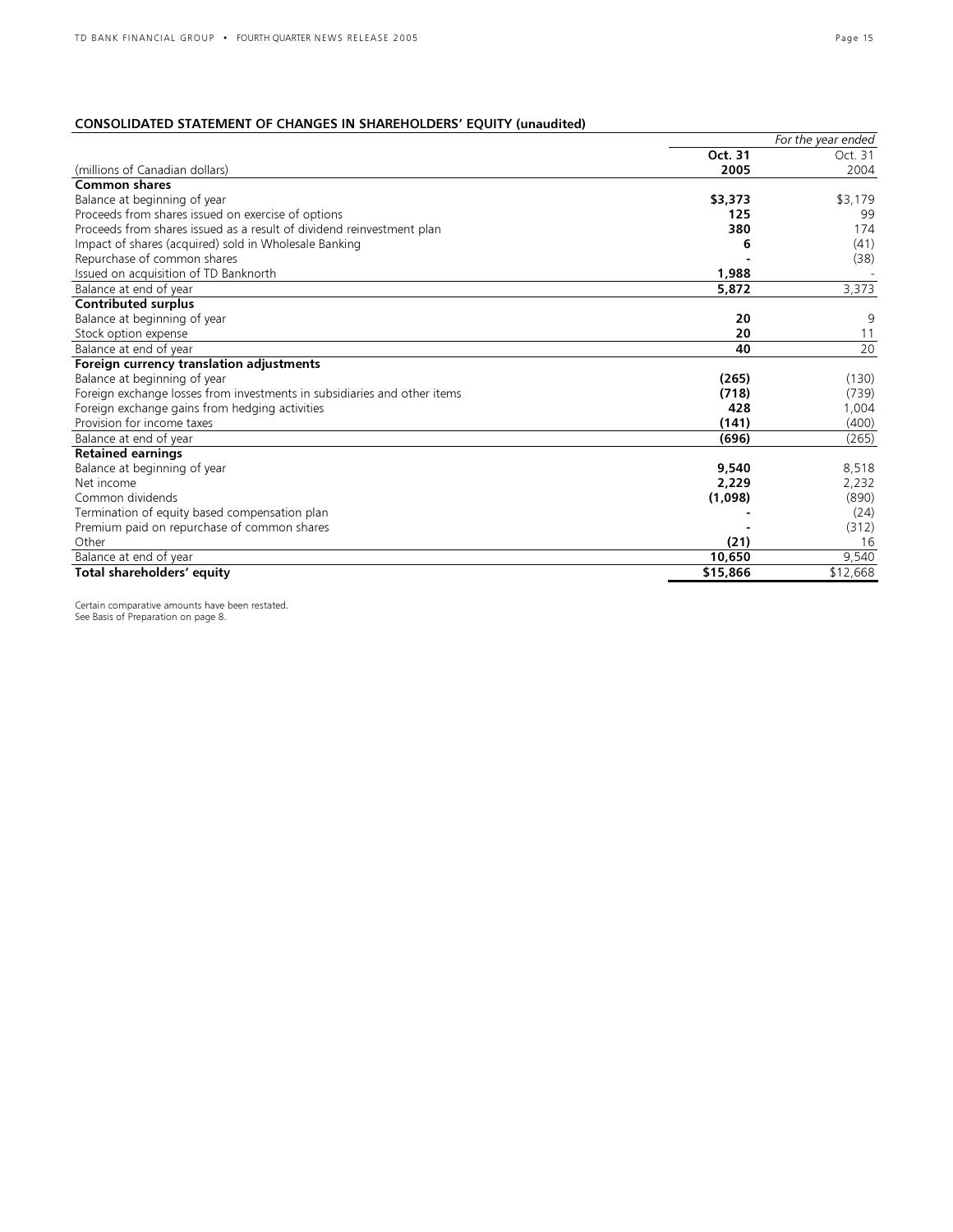## CONSOLIDATED STATEMENT OF CASH FLOWS (unaudited)

|                                                                                 | For the three months ended |           | For the twelve months ended |           |
|---------------------------------------------------------------------------------|----------------------------|-----------|-----------------------------|-----------|
|                                                                                 | Oct. 31                    | Oct. 31   | Oct. 31                     | Oct. 31   |
| (millions of Canadian dollars)                                                  | 2005                       | 2004      | 2005                        | 2004      |
| Cash flows from (used in) operating activities                                  |                            |           |                             |           |
| Net income                                                                      | \$589                      | \$595     | \$2,229                     | \$2,232   |
| Adjustments to determine net cash flows from (used in) operating activities     |                            |           |                             |           |
| Provision for (reversal of) credit losses                                       | (15)                       | (73)      | 55                          | (386)     |
| Depreciation                                                                    | 95                         | 83        | 322                         | 294       |
| Amortization of other intangibles                                               | 135                        | 142       | 546                         | 626       |
| Stock option expense                                                            | 4                          | 3         | 20                          | 11        |
| Net investment securities gains                                                 | (76)                       | (44)      | (242)                       | (192)     |
| Gain on securitizations                                                         | (47)                       | (16)      | (166)                       | (134)     |
| Non-controlling interest                                                        | 53                         |           | 132                         |           |
|                                                                                 |                            |           |                             |           |
| Changes in operating assets and liabilities                                     |                            |           |                             |           |
| Future income taxes                                                             | (154)                      | 276       | (261)                       | 128       |
| Current income taxes payable                                                    | 241                        | 231       | 2                           | (440)     |
| Interest receivable and payable                                                 | 200                        | 11        | 588                         | (141)     |
| Trading securities                                                              | 6,822                      | 809       | 1,118                       | (12,003)  |
| Unrealized gains and amounts receivable on derivatives contracts                | 534                        | (7, 534)  | 46                          | (5, 246)  |
| Unrealized losses and amounts payable on derivatives contracts                  | (1, 379)                   | 7,317     | (375)                       | 5,873     |
| Other                                                                           | (507)                      | (407)     | 1,248                       | 370       |
| Net cash from (used in) operating activities                                    | 6,495                      | 1,393     | 5,262                       | (9,008)   |
| Cash flows from (used in) financing activities                                  |                            |           |                             |           |
| Deposits                                                                        | (4, 457)                   | (4,611)   | 11,169                      | 24,013    |
| Securities sold under repurchase agreements                                     | (1)                        | (1,088)   | 1,438                       | 2,001     |
| Securities sold short                                                           |                            |           |                             |           |
|                                                                                 | 1,282                      | (1,742)   | 5,305                       | 2,325     |
| Issuance of subordinated notes and debentures                                   | 270                        | 3         | 270                         | 3         |
| Repayment of subordinated notes and debentures                                  | (665)                      | (1)       | (1, 419)                    | (158)     |
| Subordinated notes and debentures (acquired) sold in Wholesale Banking          | (9)                        | 40        | (3)                         | (26)      |
| Liability for preferred shares and capital trust securities                     | (403)                      | 1         | (765)                       | (225)     |
| Translation adjustment on subordinated notes and debentures issued in a foreign |                            |           |                             |           |
| currency                                                                        | (28)                       | (69)      | (24)                        | (62)      |
| Common shares issued on exercise of options                                     | 31                         | 17        | 125                         | 99        |
| Common shares issued as a result of dividend reinvestment plan                  | 104                        | 78        | 380                         | 174       |
| Common shares (acquired) sold by Wholesale Banking                              | (7)                        | 33        | 6                           | (41)      |
| Repurchase of common shares                                                     |                            |           |                             | (350)     |
| Dividends paid on common shares                                                 | (298)                      | (235)     | (1,098)                     | (890)     |
| Net cash from (used in) financing activities                                    | (4, 181)                   | (7, 574)  | 15,384                      | 26,863    |
|                                                                                 |                            |           |                             |           |
| Cash flows from (used in) investing activities                                  |                            |           |                             |           |
| Interest-bearing deposits with banks                                            | (1, 438)                   | 766       | (4, 111)                    | (1,383)   |
| Activity in investment securities                                               |                            |           |                             |           |
| Purchases                                                                       | (4,697)                    | (3,963)   | (23, 158)                   | (30, 877) |
| Proceeds from maturities                                                        | 1,177                      | 1,768     | 6,388                       | 4,688     |
| Proceeds from sales                                                             | 1,984                      | 4,505     | 12,413                      | 19,769    |
| Activity from lending activities                                                |                            |           |                             |           |
| Origination and acquisitions                                                    | (17, 895)                  | (13, 755) | (78, 655)                   | (77, 827) |
| Proceeds from maturities                                                        | 15,351                     | 10,756    | 62,956                      | 63,457    |
| Proceeds from sales                                                             | 1,853                      | 280       | 4,541                       | 3,326     |
| Proceeds from loan securitizations                                              | 1,743                      | 2,090     | 7,365                       | 5,564     |
| Land, buildings and equipment                                                   | (123)                      | (192)     | (814)                       | (207)     |
| Securities purchased under reverse repurchase agreements                        | (751)                      | 3,513     | (4, 487)                    | (4, 413)  |
| TD Banknorth share repurchase program                                           |                            |           | (603)                       |           |
|                                                                                 |                            |           |                             |           |
| Acquisitions and dispositions less cash and cash equivalents acquired           |                            |           | (2, 184)                    |           |
| Net cash from (used in) investing activities                                    | (2,796)                    | 5,768     | (20, 349)                   | (17,903)  |
| Effect of exchange rate changes on cash and cash equivalents                    | (17)                       | (19)      | (28)                        | (16)      |
| Net changes in cash and cash equivalents                                        | (499)                      | (432)     | 269                         | (64)      |
| Cash and cash equivalents at beginning of period                                | 2,172                      | 1,836     | 1,404                       | 1,468     |
| Cash and cash equivalents at end of period represented by cash and due          |                            |           |                             |           |
| from banks                                                                      | \$1,673                    | \$1,404   | \$1,673                     | \$1,404   |
| Supplementary disclosure of cash flow information                               |                            |           |                             |           |
| Amount of interest paid during the period                                       | \$1,560                    | \$1,303   | \$6,433                     | \$5,468   |
| Amount of income taxes paid during the period                                   | 195                        | 25        | 968                         | 1,509     |
| Dividends per common share                                                      | \$.42                      | \$.36     | \$1.58                      | \$1.36    |
|                                                                                 |                            |           |                             |           |
| Certain comparative amounts have been restated.                                 |                            |           |                             |           |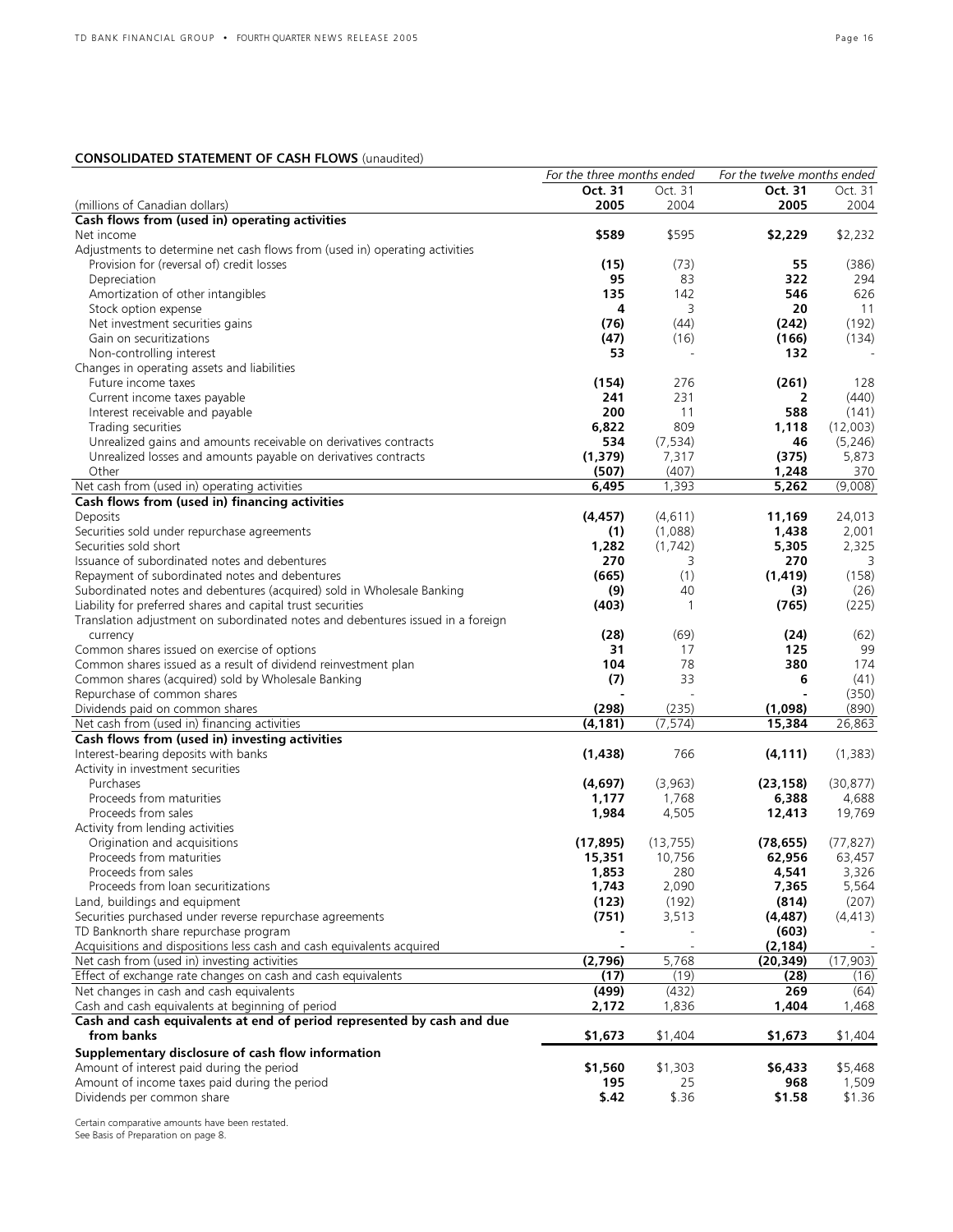## APPENDIX A

## Results by Business Segment

|                                    | <b>Canadian Personal</b><br>and Commercial |         | U.S. Personal and<br>Commercial |                                       |         |            |                          |                        |         |              |         |
|------------------------------------|--------------------------------------------|---------|---------------------------------|---------------------------------------|---------|------------|--------------------------|------------------------|---------|--------------|---------|
|                                    |                                            |         |                                 |                                       |         |            | Wealth                   |                        |         |              |         |
| (millions of Canadian dollars)     | <b>Banking</b>                             |         | <b>Banking</b>                  | <b>Wholesale Banking</b> <sup>1</sup> |         | Management |                          | Corporate <sup>1</sup> |         | <b>Total</b> |         |
|                                    | Oct. 31                                    | Oct. 31 | Oct. 31                         | Oct. 31                               | Oct. 31 | Oct. 31    | Oct. 31                  | Oct. 31                | Oct. 31 | Oct. 31      | Oct. 31 |
| For the three months ended         | 2005                                       | 2004    | 2005                            | 2005                                  | 2004    | 2005       | 2004                     | 2005                   | 2004    | 2005         | 2004    |
| Net interest income                | \$1,129                                    | \$1,091 | \$298                           | \$234                                 | \$349   | \$175      | \$130                    | \$(195)                | \$(135) | \$1,641      | \$1,435 |
| Other income                       | 600                                        | 523     | 119                             | 137                                   | 115     | 547        | 469                      | 39                     | 11      | 1,442        | 1,118   |
| Total revenue                      | 1,729                                      | 1,614   | 417                             | 371                                   | 464     | 722        | 599                      | (156)                  | (124)   | 3,083        | 2,553   |
| Provision for (reversal of) credit |                                            |         |                                 |                                       |         |            |                          |                        |         |              |         |
| losses                             | 97                                         | 88      | 7                               | 13                                    | 12      |            | $\overline{\phantom{0}}$ | (132)                  | (173)   | (15)         | (73)    |
| Non-interest expenses before       |                                            |         |                                 |                                       |         |            |                          |                        |         |              |         |
| amortization of intangibles        | 968                                        | 944     | 216                             | 332                                   | 261     | 514        | 502                      | 38                     | 55      | 2,068        | 1,762   |
| Income (loss) before provision     |                                            |         |                                 |                                       |         |            |                          |                        |         |              |         |
| for (benefit of) income taxes      | 664                                        | 582     | 194                             | 26                                    | 191     | 208        | 97                       | (62)                   | (6)     | 1,030        | 864     |
| Provision for (benefit of) income  |                                            |         |                                 |                                       |         |            |                          |                        |         |              |         |
| taxes                              | 221                                        | 201     | 72                              | (15)                                  | 69      | 72         | 34                       | (48)                   | (127)   | 302          | 177     |
| Non-controlling interest           |                                            |         | 53                              |                                       |         |            |                          |                        |         | 53           |         |
| Net income (loss) - before         |                                            |         |                                 |                                       |         |            |                          |                        |         |              |         |
| amortization of                    |                                            |         |                                 |                                       |         |            |                          |                        |         |              |         |
| intangibles                        | \$443                                      | \$381   | \$69                            | \$41                                  | \$122   | \$136      | \$63                     | \$(14)                 | \$121   | \$675        | \$687   |
| Amortization of intangibles, net   |                                            |         |                                 |                                       |         |            |                          |                        |         |              |         |
| of income taxes                    |                                            |         |                                 |                                       |         |            |                          |                        |         | 86           | 92      |
| Net income – reported basis        |                                            |         |                                 |                                       |         |            |                          |                        |         | \$589        | \$595   |
| Total assets (billions of          |                                            |         |                                 |                                       |         |            |                          |                        |         |              |         |
| Canadian dollars)                  |                                            |         |                                 |                                       |         |            |                          |                        |         |              |         |
| - balance sheet                    | \$131.0                                    | \$123.2 | \$35.7                          | \$156.7                               | \$148.1 | \$25.6     | \$24.9                   | \$16.2                 | \$14.8  | \$365.2      | \$311.0 |
| - securitized                      | 34.5                                       | 29.9    |                                 |                                       |         |            |                          | (10.6)                 | (9.7)   | 23.9         | 20.2    |

|                                    | <b>Canadian Personal</b><br>and Commercial |         | U.S. Personal and<br>Commercial |                           |         |            |                   |                        |         |         |         |
|------------------------------------|--------------------------------------------|---------|---------------------------------|---------------------------|---------|------------|-------------------|------------------------|---------|---------|---------|
|                                    |                                            |         |                                 |                           |         |            | Wealth            |                        |         |         |         |
| (millions of Canadian dollars)     | <b>Banking</b>                             |         | <b>Banking</b>                  | <b>Wholesale Banking1</b> |         | Management |                   | Corporate <sup>1</sup> |         |         | Total   |
|                                    | Oct. 31                                    | Oct. 31 | Oct. 31                         | Oct. 31                   | Oct. 31 | Oct. 31    | Oct. 31           | Oct. 31                | Oct. 31 | Oct. 31 | Oct. 31 |
| For the year ended                 | 2005                                       | 2004    | 2005                            | 2005                      | 2004    | 2005       | 2004              | 2005                   | 2004    | 2005    | 2004    |
| Net interest income                | \$4,342                                    | \$4,154 | \$705                           | \$977                     | \$1,581 | \$643      | \$492             | \$(659)                | \$(454) | \$6,008 | \$5,773 |
| Other income                       | 2,361                                      | 2,066   | 299                             | 1,011                     | 615     | 2,103      | 2,098             | 115                    | 104     | 5,889   | 4,883   |
| Total revenue                      | 6,703                                      | 6,220   | 1,004                           | 1,988                     | 2,196   | 2,746      | 2,590             | (544)                  | (350)   | 11,897  | 10,656  |
| Provision for (reversal of) credit |                                            |         |                                 |                           |         |            |                   |                        |         |         |         |
| losses                             | 373                                        | 373     | 4                               | 52                        | 41      |            | $\qquad \qquad -$ | (374)                  | (800)   | 55      | (386)   |
| Non-interest expenses before       |                                            |         |                                 |                           |         |            |                   |                        |         |         |         |
| amortization of intangibles        | 3,773                                      | 3,650   | 549                             | 1,325                     | 1,289   | 2,083      | 2,047             | 506                    | 395     | 8,236   | 7,381   |
| Income (loss) before provision     |                                            |         |                                 |                           |         |            |                   |                        |         |         |         |
| for (benefit of) income taxes      | 2,557                                      | 2,197   | 451                             | 611                       | 866     | 663        | 543               | (676)                  | 55      | 3,606   | 3,661   |
| Provision for (benefit of) income  |                                            |         |                                 |                           |         |            |                   |                        |         |         |         |
| taxes                              | 855                                        | 747     | 161                             | 189                       | 278     | 231        | 191               | (545)                  | (264)   | 891     | 952     |
| Non-controlling interest           |                                            | -       | 132                             |                           |         |            |                   |                        |         | 132     |         |
| Net income (loss) – before         |                                            |         |                                 |                           |         |            |                   |                        |         |         |         |
| amortization of                    |                                            |         |                                 |                           |         |            |                   |                        |         |         |         |
| intangibles                        | \$1,702                                    | \$1,450 | \$158                           | \$422                     | \$588   | \$432      | \$352             | \$(131)                | \$319   | \$2,583 | \$2,709 |
| Amortization of intangibles, net   |                                            |         |                                 |                           |         |            |                   |                        |         |         |         |
| of income taxes                    |                                            |         |                                 |                           |         |            |                   |                        |         | 354     | 477     |
| Net income – reported basis        |                                            |         |                                 |                           |         |            |                   |                        |         | \$2,229 | \$2,232 |
|                                    |                                            |         |                                 |                           |         |            |                   |                        |         |         |         |

Certain comparative amounts have been restated.

<sup>1</sup> The taxable equivalent basis increase to net interest income is reflected primarily in the Wholesale Banking segment results and is reversed in the Corporate segment.